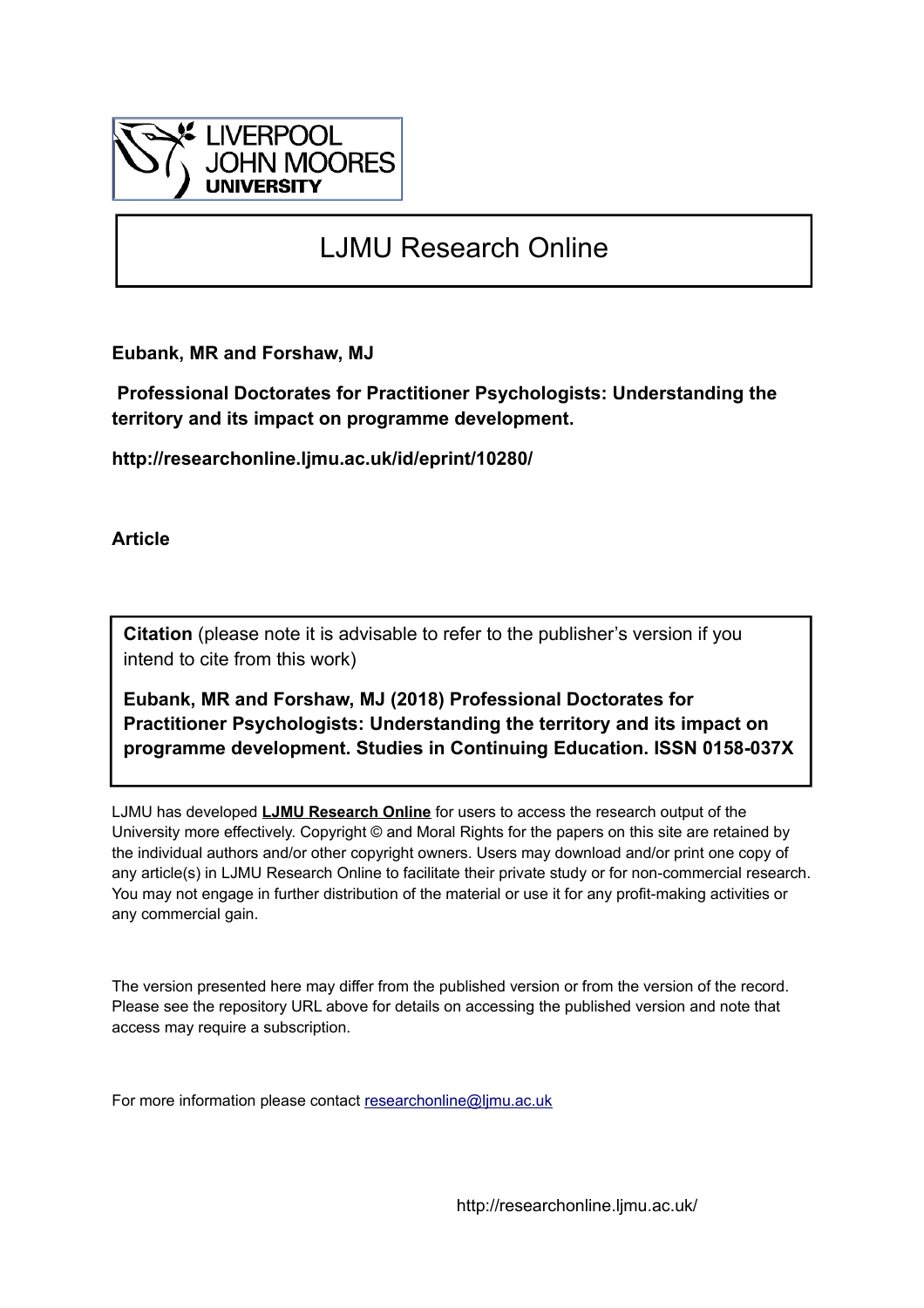Professional Doctorates for Practitioner Psychologists: Understanding the territory and its impact on programme development

Dr Martin Eubank<sup>1</sup> & Dr Mark Forshaw<sup>1</sup>

Liverpool John Moores University, UK<sup>1</sup>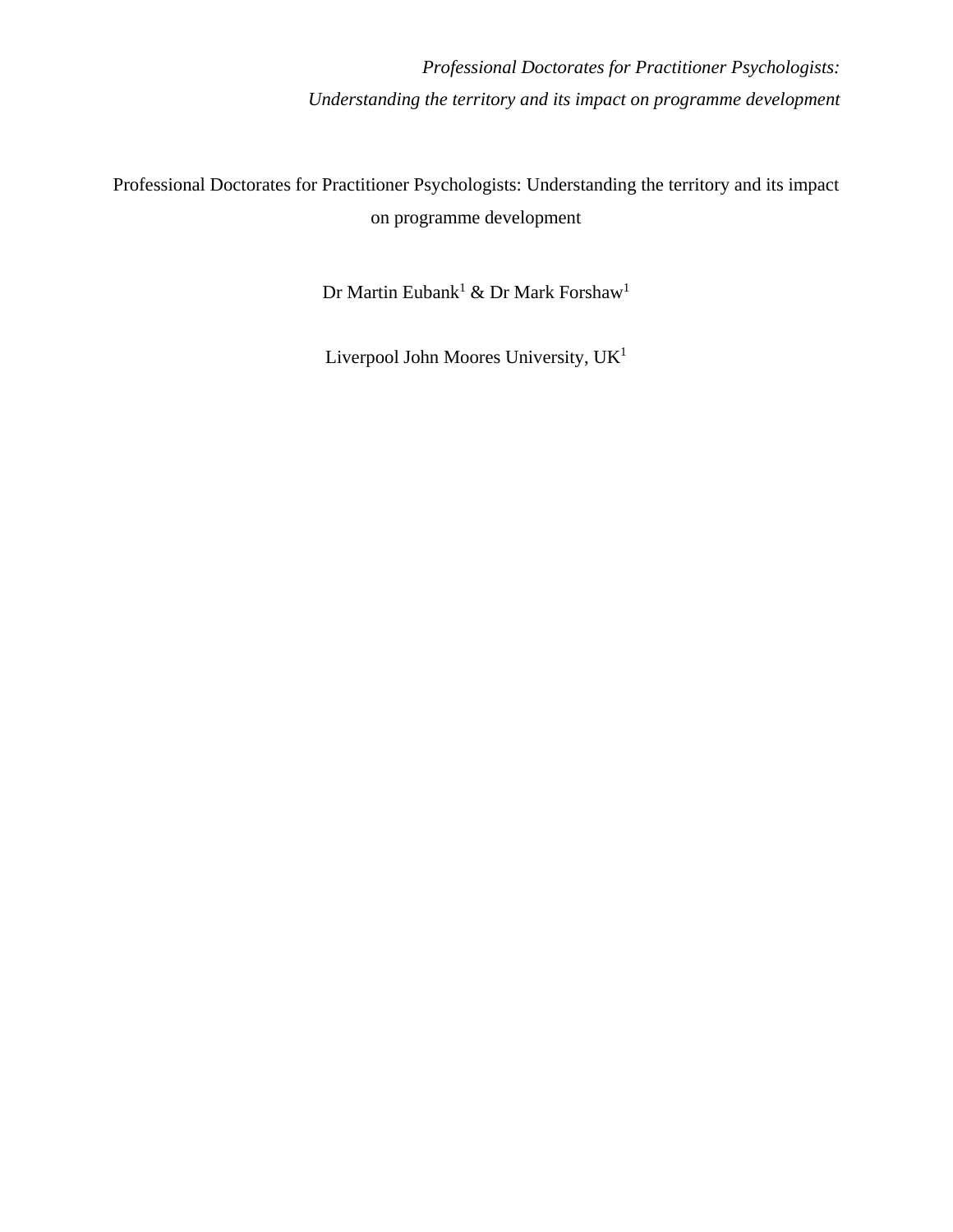#### **Abstract**

This paper aims to articulate the multi-regulatory and complex territory that programme developers of professional doctorates are required to navigate, and, using examples from Health Psychology and Sport and Exercise Psychology, discusses the impact of this territory on programme development. 'Practitioner Psychologist' is a legally protected title for use by those listed on the UK's Health and Care Professions Council (HCPC) register of practitioner psychologists. Achieving registration involves undergoing training to meet the HCPC prescribed standards, with the professional practitioner doctorate representing a viable training vehicle. The paper makes critical comparison between the HCPC standard-driven research *and* practice competences required of psychology professionals in a professional doctorate framework, versus traditional professional doctorates that provide a platform for qualified 'in situ' professionals to undertake research that problem solves and generates real–world application. For programme developers, the paper outlines a number of key considerations, including the importance of considering the territorial compatibility between the professional body requirements and the associated university framework to develop a viable product. The paper also provides some useful and informative suggestions for programme developers who may encounter similar territorial challenges, and is of relevance to an international audience interested in programme design for certified professional practitioners.

**Keywords**: professional doctorates, practitioner psychologists, programme development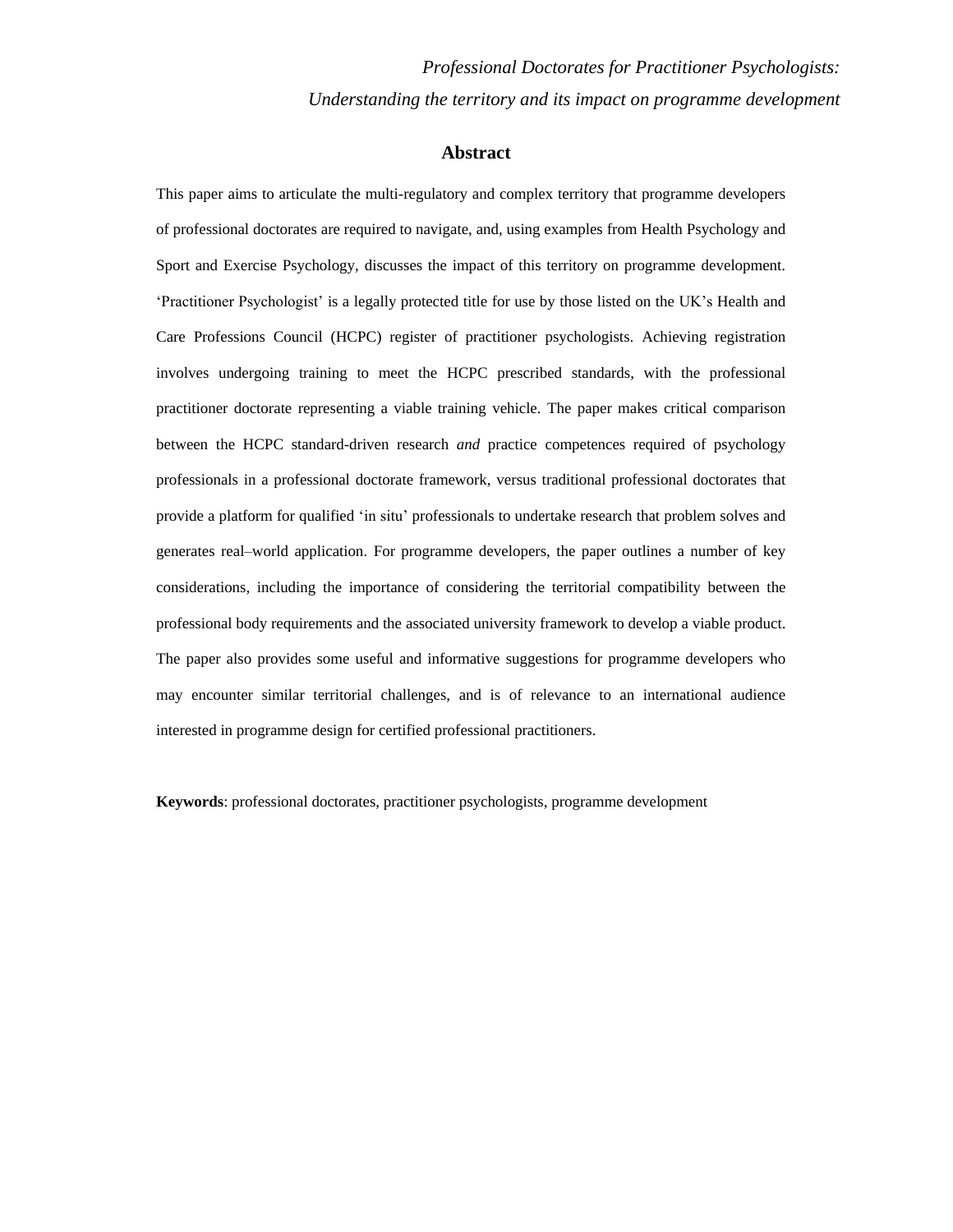#### **Introduction**

This paper aims to articulate the multi-regulatory and therefore complex territory that programme developers of professional doctorates for practitioner psychologists are required to navigate, using the unique case of chartered psychology in the UK. Secondly, the paper discusses the impact of this territory on programme development, and the associated elements of teaching, supervision and assessment. As the paper unfolds, the paper seeks to provide some critical comparison between the territory of 'traditional' professional doctorate qualifications and practitioner doctorates, using examples from those developed for trainee psychology practitioners.

In the UK, the British Psychological Society (BPS) is the representative professional body responsible for the promotion of excellence and ethical practice in the science, education and application of psychology and psychologists. The title of Chartered Psychologist (C.Psychol.) is conferred, legally recognized and regulated by the BPS and reflects the highest standard of psychological knowledge and expertise in its members. Since 2009, the regulation of domain specific titles of psychologists has come under the jurisdiction of the Health and Care Professions Council (HCPC). In acting as the competent authority, the HCPC hold a register of practitioner psychologists across the various domains of the discipline (e.g. Clinical-Neuro Psychology, Counselling Psychology, Educational Psychology, Forensic Psychology Occupational Psychology, Health Psychology and Sport and Exercise Psychology). These registrants have undergone training to meet the HCPC prescribed standards and are legally permitted to use the generic protected title of 'Practitioner Psychologist' and their own domain specific derivative (e.g. Health Psychologist, Sport and Exercise Psychologist). This ensures that in accessing the service of a practitioner psychologist, members of the public are employing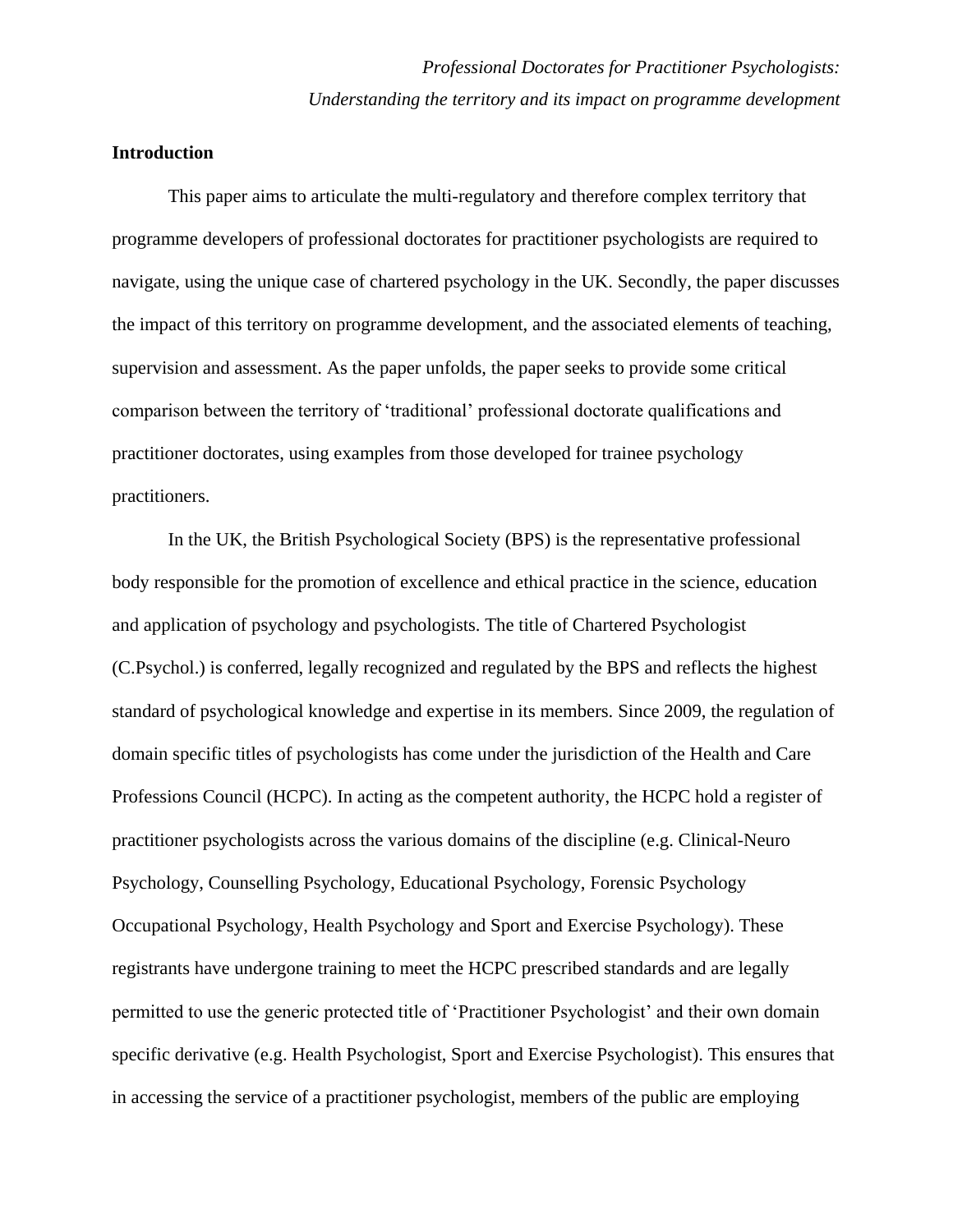individuals who are fit to practise by virtue of being bound by the professional standards and codes of ethics of competent authorities and have undergone the requisite training.

The British Psychological Society (BPS) is responsible for the training of psychologists in the UK. In this role, it accredits undergraduate, masters and doctoral programmes, which, upon their sequential completion, produces eligibility for 'graduates' to apply to the HCPC register. The BPS has established doctoral level standards for a Higher Education Institution (HEI) who wish to develop their own programme of training for practitioner psychologists. The professional doctorate represents a qualification, which, by meeting the HCPC and BPS' own standards acts a route to practitioner psychologist registration via a doctorate award.

## **The professional doctorate territory for practitioner psychologists: Regulation and internationalisation**

The HCPC standards of proficiency require that HCPC approved programme provision must enable a trainee to meet generic competencies relating to i) professional skills (e.g. ethics of practice, teaching and training, research, consultancy), profession-specific standards (e.g. being able to conduct consultancy), and domain-specific standards (e.g. Sport and Exercise Psychologists i.e., understand psychological skills such as stress and emotion management, and Health Psychologists i.e., understand the epidemiology of health and illness). In relation to understanding the territory of professional doctorates in psychology, the HCPC and BPS standards of proficiency must be palpably evident within the designed curriculum to achieve HCPC approval and BPS accreditation, in addition to the doctoral award conferred by the HEI.

The regulation of professional practitioner doctorates for psychologists in the UK requires meeting two sets of accrediting (BPS) and approving (HCPC) standards, as opposed to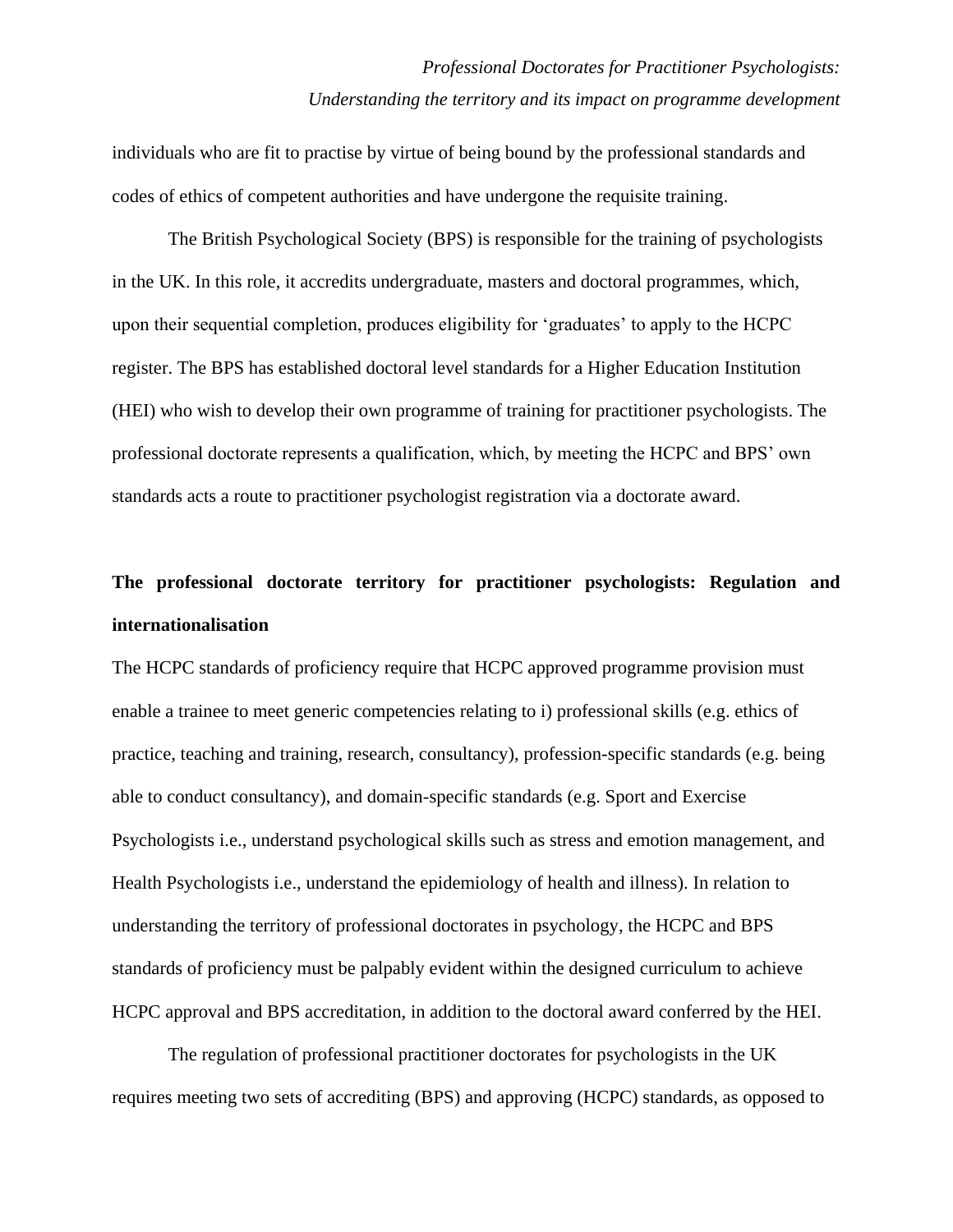programmes in other countries that have just one professional and statutory regulatory body (PSRB). On an international stage (e.g. the UK, US, Canada, Australia, but also elsewhere), professional practitioner doctorates have emerged across a number of fields, including psychology, in the past 10 to 15 years. An international search for professional practitioner doctorate programmes in psychology shows that there are a significant and growing number of related courses in the UK, which span a number of psychological domains (e.g. counselling, clinical-neuro, occupational, educational, forensic health and sport). From an international perspective, it is striking that while there are a good number of professional practitioner doctorate psychology programmes in North America (and some in Australasia) they tend to be located in the clinical psychology and counselling domains. As with the UK provision, these international courses base themselves on the distinct features of real-world training opportunities and required field experience under supervision, and many have accreditation with the relevant professional body, such as the American Psychological Association (APA) and the Australian Psychology Accreditation Council (APAC).

While intending to confirm the highest level of achievement (D level), international programme provision reflects no real consensus about what a professional doctorate contains or how D level is demonstrated. Research is often the obvious and common underpinning of most professional practice doctorates, yet how much research, and then how much of this is *original* research does vary quite considerably. Some programmes focus exclusively on research, normally requiring the research output to demonstrate the originality typical of successful doctoral study. Others, as in the case of professional practitioner doctorates, utilise both research and practice components, primarily because for some fields, like practitioner psychology, a doctoral level qualification is now the required or normative degree for a person to enter a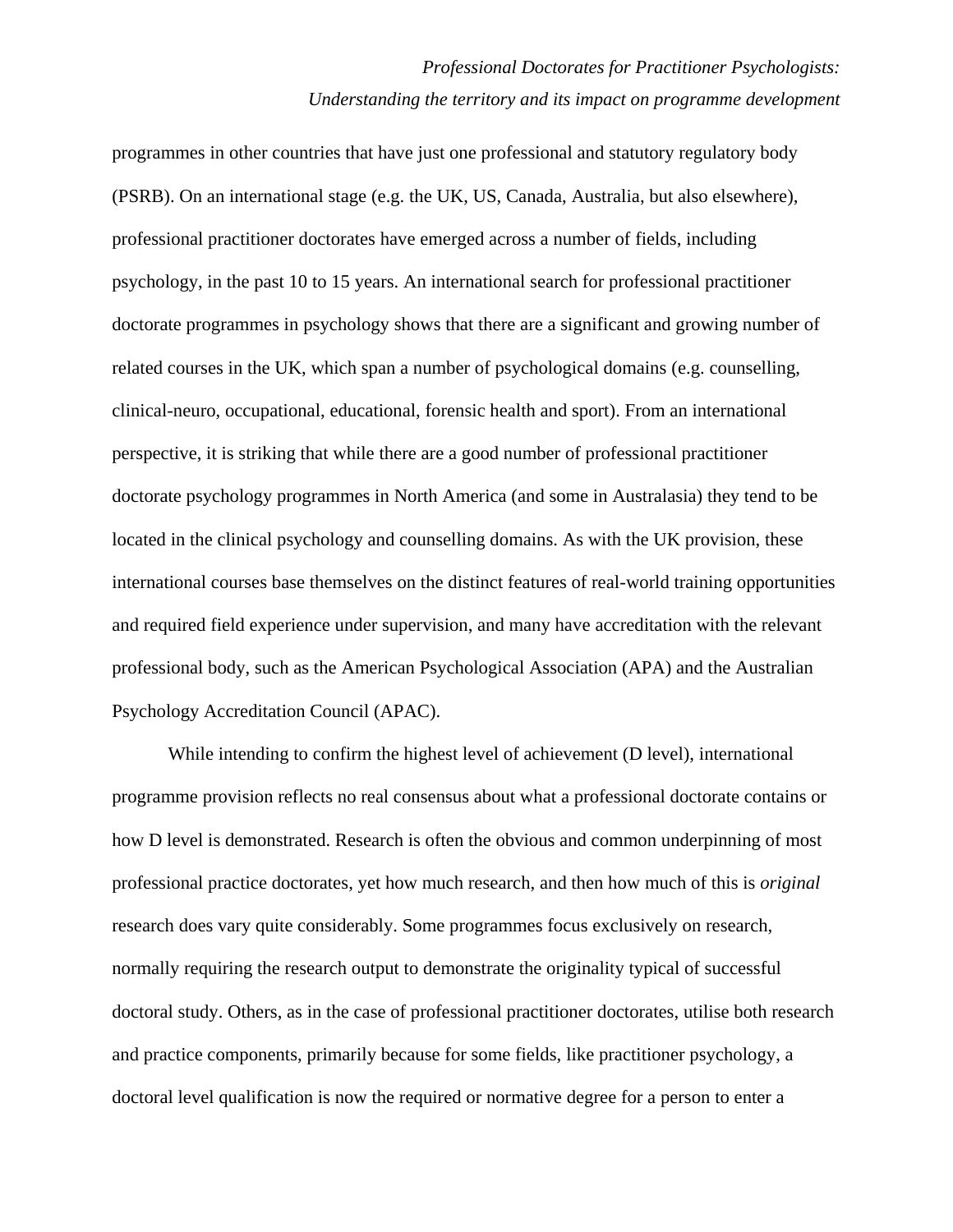particular field of professional practice. Professional doctorates like this involve practicum training, which enables professionals to serve their clients more effectively, meet new and more complex 'real world' needs along the way and even transform the organisations and settings in which they work. While such changes are a product of good applied practice they can be enhanced through original and high quality research that generates new knowledge about a real world problem in the workplace or how to practice more effectively.

One of the most common distinctions between HCPC and BPS standards of proficiency lies in the ability of the psychologist to use and do research. More specifically, HCPC standards place emphasis on the competence of the registrant practitioner psychologist to *understand* the key concepts of the knowledge base relevant to their profession and to *draw on* appropriate knowledge and skills to inform practice. BPS standards require these competencies, but also the ability of a chartered psychologist to actively research and develop new and existing psychological methods, concepts, models, theories and instruments in psychology. This necessitates the '*doing*' of research', which for the practitioner involves engaging in both practice-informed research and research-informed practice. This is more than just something a Psychologist must do to justify chartered psychologist status. Moreover, it is arguably the case that doing research improves the practitioner psychologists' ability to understand and draw on its findings, and consequentially produces a more competent practitioner. The suggestion made by some that research has no place in a qualification for practitioners is, on this basis, flawed. Its presence in professional doctorates is not solely due to the fact that the HEI or PSRB says it has to be there to meet its own standards. The competence of the practitioner in being able to use, apply but also conduct research that generates new knowledge is fundamental to what research informed practice and practice informed research is all about.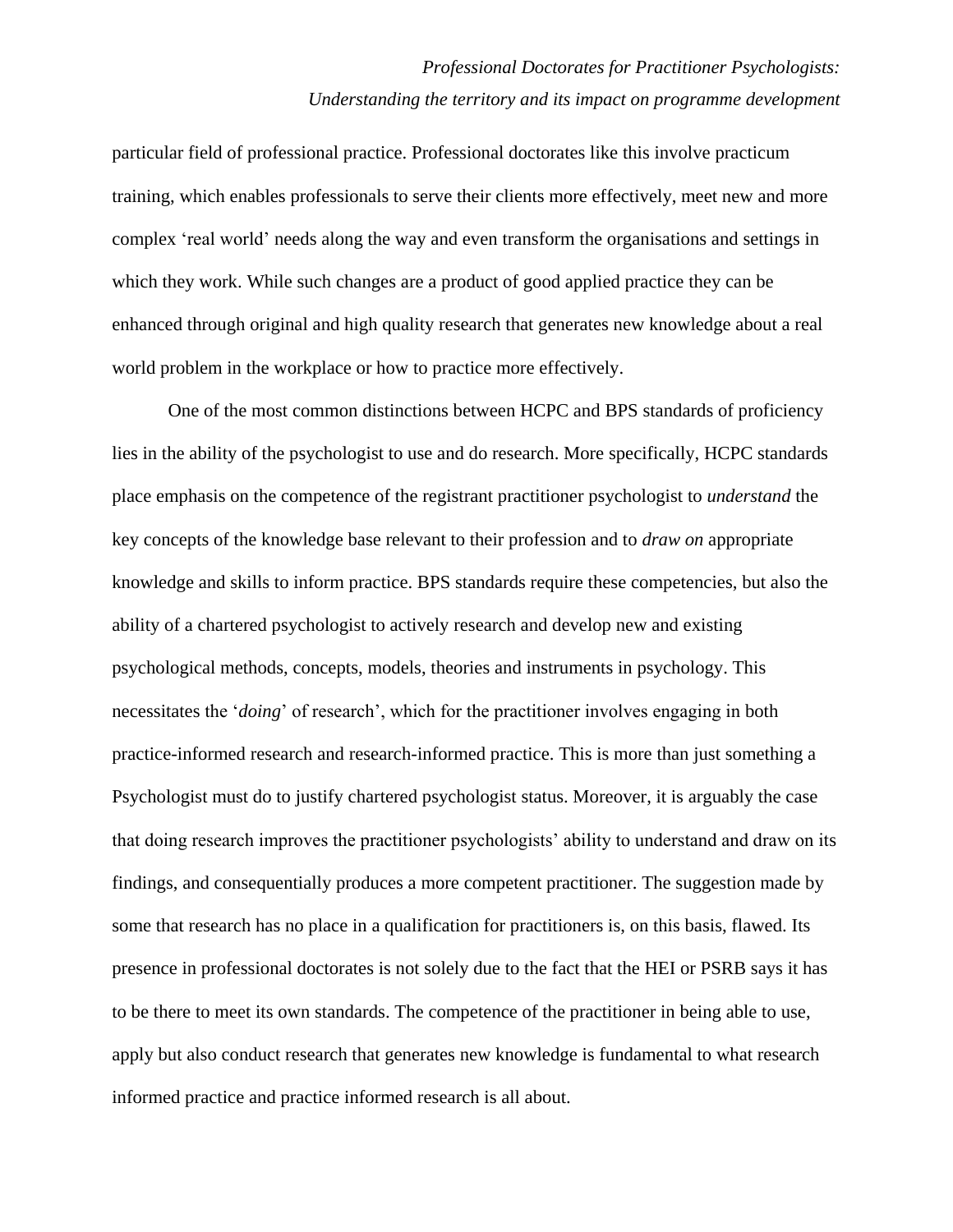#### **Practitioner versus traditional professional doctorates**

Numerous authors have documented the motivations of students in pursuing a professional doctorate (e.g. Wellington & Sykes, 2006), the differences between professional doctorates and traditional research-based PhDs (e.g. Neumann, 2005), and the rise in professional doctorates as a better route for developing researching professionals (e.g. Fenge, 2009; Wildy, Penden & Chan, 2014). In making the case, these studies are common in their conceptualisation of professional doctorate programmes. Specifically, they aim to enable existing 'in-situ' industry professionals, typically educationalists, managers, lawyers, nurses and creative artists who have identified an authentic problem in their particular domain, to design and undertake a programme of work-based research. The in-situ' industry professionals mentioned are typically mid-career professionals, rather than those who are just embarking on their professional careers. The translation of research findings professionally informs and has organisational impact on the real world in which the industrialist practitioner operates. Many professional doctorates undergo development under the regulatory governance of postgraduate research (PGR) regulations, where there are no constraints placed upon programme providers by competent authorities (e.g. HCPC) or professional bodies (e.g. BPS). Such programmes are undertaken as a career 'luxury' for many individuals rather than a necessity, and often represent a laudable attempt by candidates to have high levels of expertise recognised to enhance their status and autonomy, often referred to as 'credential creep' (La Belle, 2004), as opposed to being pre-requisites for practice in that particular discipline.

Costley and Lester (2012) identify three generations of professional doctorates. Firstly, profession specific doctorates undertaken by early career practitioners for entry into an occupation. Secondly, doctorates undertaken by practicing professionals looking to engage in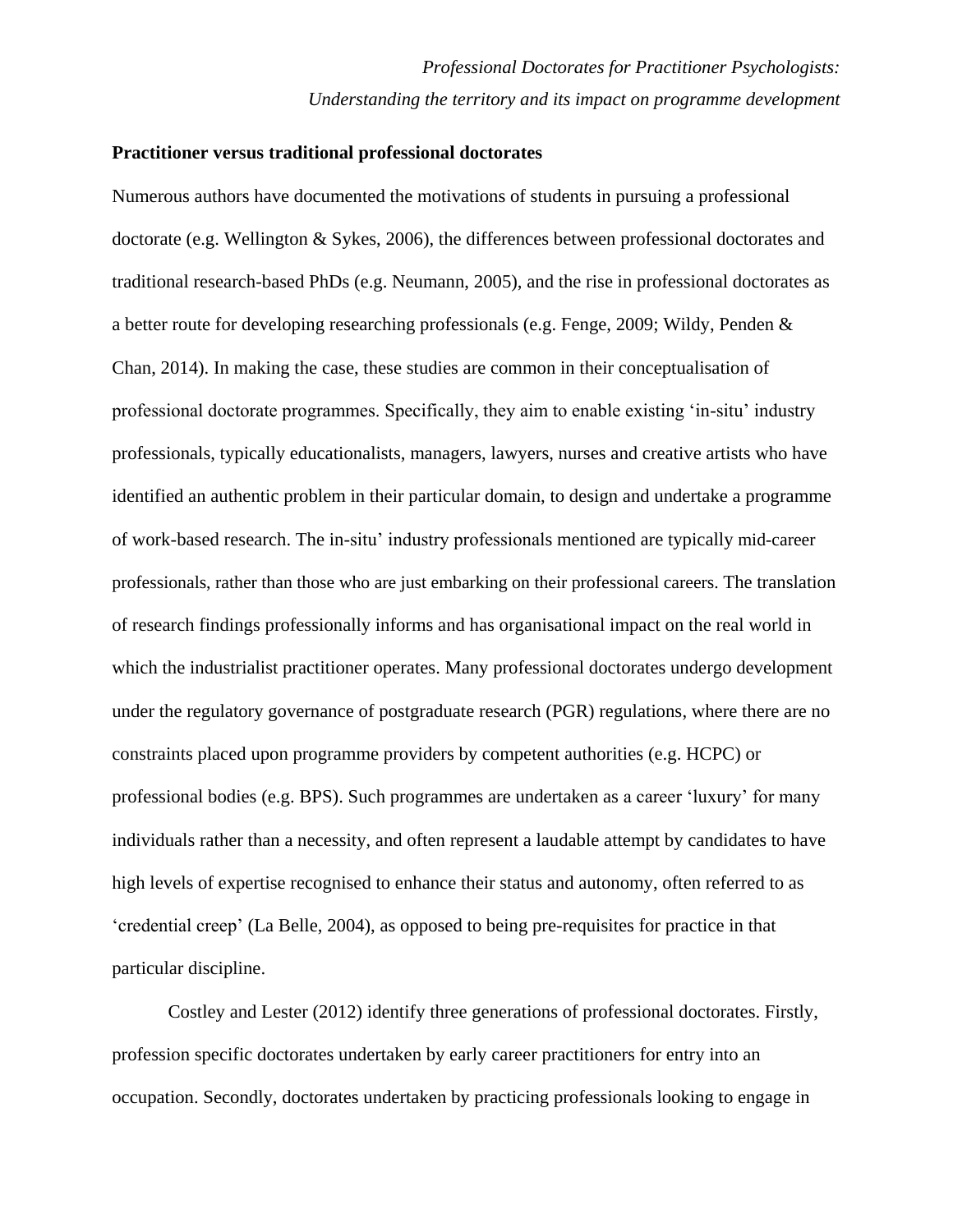research and development in their workplace, and thirdly, work based practitioner doctorates typically undertaken by mid / later career practitioners who self-determine and direct their own individual programme of learning and development. The function of second and third generation doctorates satisfies the aim of 'professional extension', where existing credentials, including substantial experience, knowledge, skills and expertise, underpinning an already well-carved out role and career, are further enhanced i.e. 'crept' upwards. In psychology, professional doctorates fit most closely with the first generation classification, as they are normally undertaken by early career practitioners for occupational entry. BPS accredited and HCPC approved programmes in this domain are therefore providing the training required to acquire legal status as a chartered and practitioner psychologist. In this context, 'credential creep' could equally well be applied to first generation doctorates requiring increasingly higher-level qualifications to enter professions, which may incidentally then create a disincentive to engage in traditional university PhD programmes for extension. For those wishing to train to become a BPS accredited and HCPC registered practitioner psychologist, a traditional research PhD is not a viable route, so offers no incentive against the practitioner doctorate that offers the 'trainee' both a doctoral award and eligibility to apply for chartered and HCPC registered status.

The territory is therefore rather different for trainee practitioner psychologists. Unlike in other domains where professional doctorates might be undertaken by those already employed and qualified to work, psychologists undertaking professional doctorates are by definition 'not qualified' and are in training. The emphasis here is on an education and training process that develops 'service providers' and helps trainee practitioner psychologists develop the required knowledge, skills, and characteristics needed to meet the needs of clients. In consultancy settings for example, this training includes, as an active ingredient of service delivery, the interventions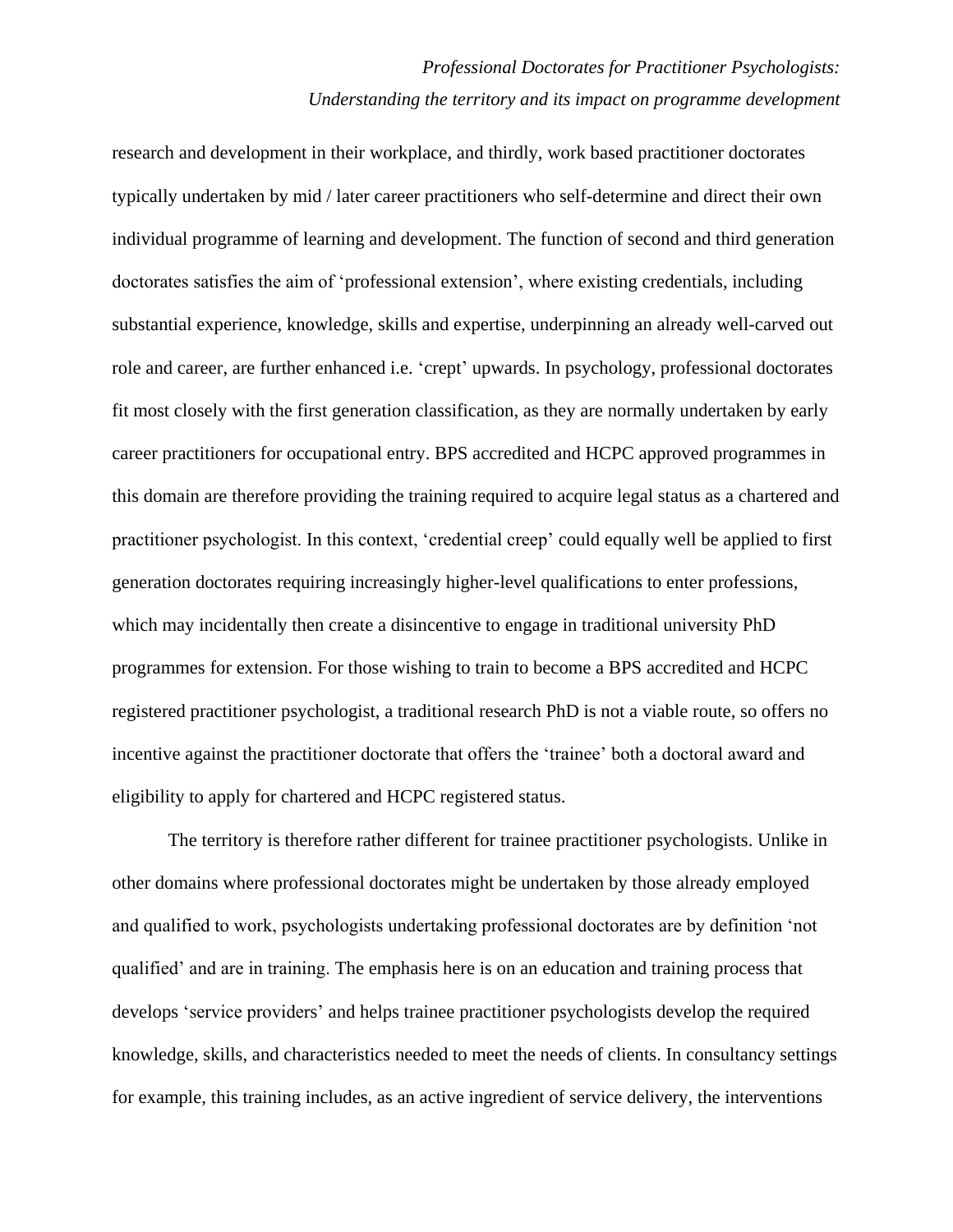practitioners employ to help service users, but also the development of the person (practitioner) employing those interventions. This recognises that the practitioner, and the person behind them, represents an equally, if not more important common ingredient of service delivery that is central to effective practice. (see Tod, Hutter, & Eubank, 2017).

As such, the key territorial distinction here is that unlike other professional doctorates, professional doctorates for practitioner psychologists stand on the foundation of practitioner competence development, which involves becoming a practitioner psychologist through training. This training is developmental and competence based, and the training base cannot be confined to research. This is in contrast to professional doctorates in other domains that are completely unconstrained in this regard to provide a D-level platform for research with real-world application to occur. This has implications for the way in which professional doctorates for practitioner psychologists exist, and programme developers are required to consider carefully the multiple regulations, frameworks and standards that parameterise, but also constrain, the programme provision.

#### **Designing a Professional Doctorate Programme: Navigating the Complex Territory**

For many professional doctorate programme developers, the only territorial consideration is the relevant HEI professional doctorate framework, and how best to design a programme that fits with it. In the case of practitioner psychology professional doctorates, this remains no less of a consideration, but compounded by the need to align to PSRB *and* HEI requirements. Of equal importance is the HEI framework and whether it is rigid and constraining or offers some flexibility to 'fit' the programme to the PSRB criteria while at the same time achieving successful university validation. Of further interest is whether the HEI professional doctorate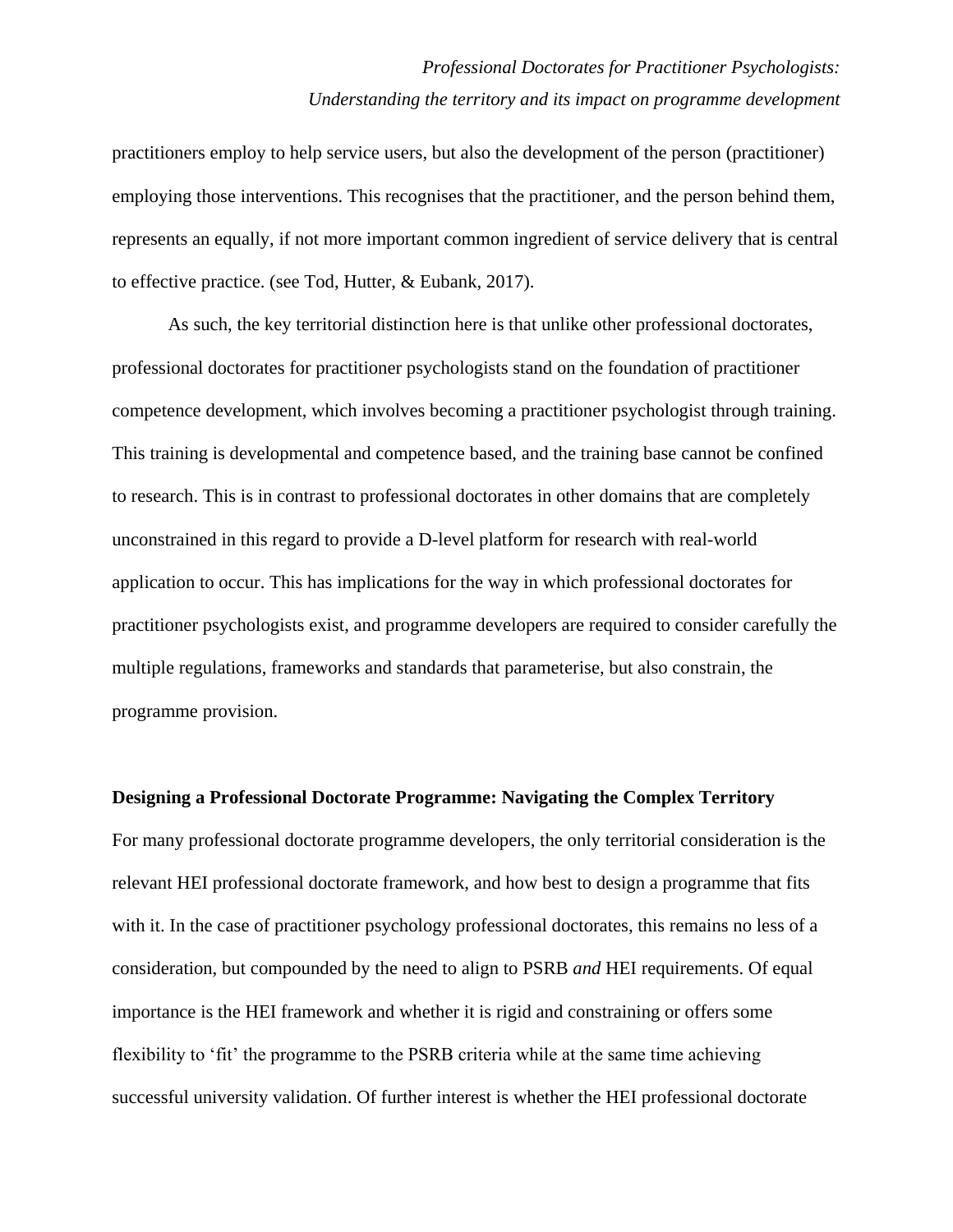framework resides under the postgraduate taught (PGT) or postgraduate research (PGR) academic regulations and what the relative impact of that might be on programme development. The regulatory governance of professional doctorates and where they best reside is an interesting question that, due to its pros and cons, will probably divide opinion. Armsby et al (2017) advocate the benefits of conducting practitioner-driven research, but also highlight the tensions that often exist in a HEI in their willingness to recognize the value of production of knowledge through practice and then to provide the necessary infrastructure, framework and resources, including the importance of skilled research *and* practice supervision, that this entails. Some HEI's locate professional doctorate programmes in a PGT residence, which certainly creates ongoing quality assurance challenges for programme developers and leaders in relation to, for example, recruitment, delivery, supervision, progression and annual monitoring of provision that operates in a non-standard academic calendar timeline. To provide a quality learning environment to develop professionals, programme leaders of professional doctorates do require some academic freedom and space to deliver their programme learning outcomes in a way that maximises the quality of the trainee's experience and meets the relevant PSRB requirements. Programme governance by PGT regulations will be a 'comfortable enough' *terra firma* for professional doctorates to reside and thrive upon so long as the seeming obsession of the HEI sector to evoke a rising tide of chackling policies and protocols aimed to generate crossprogramme conformity and alignment witnessed at undergraduate level doesn't begin to contaminate level 8 provision and constrain the limits of academic freedom unnecessarily. That said there is sufficient empirical and case study-based research in the practitioner psychologist development literature (e.g. McEwan & Tod, 2014; Eubank, 2016) for a professional doctorate to live equally as well, if not more comfortably, within a PGR regulated territory. If any of the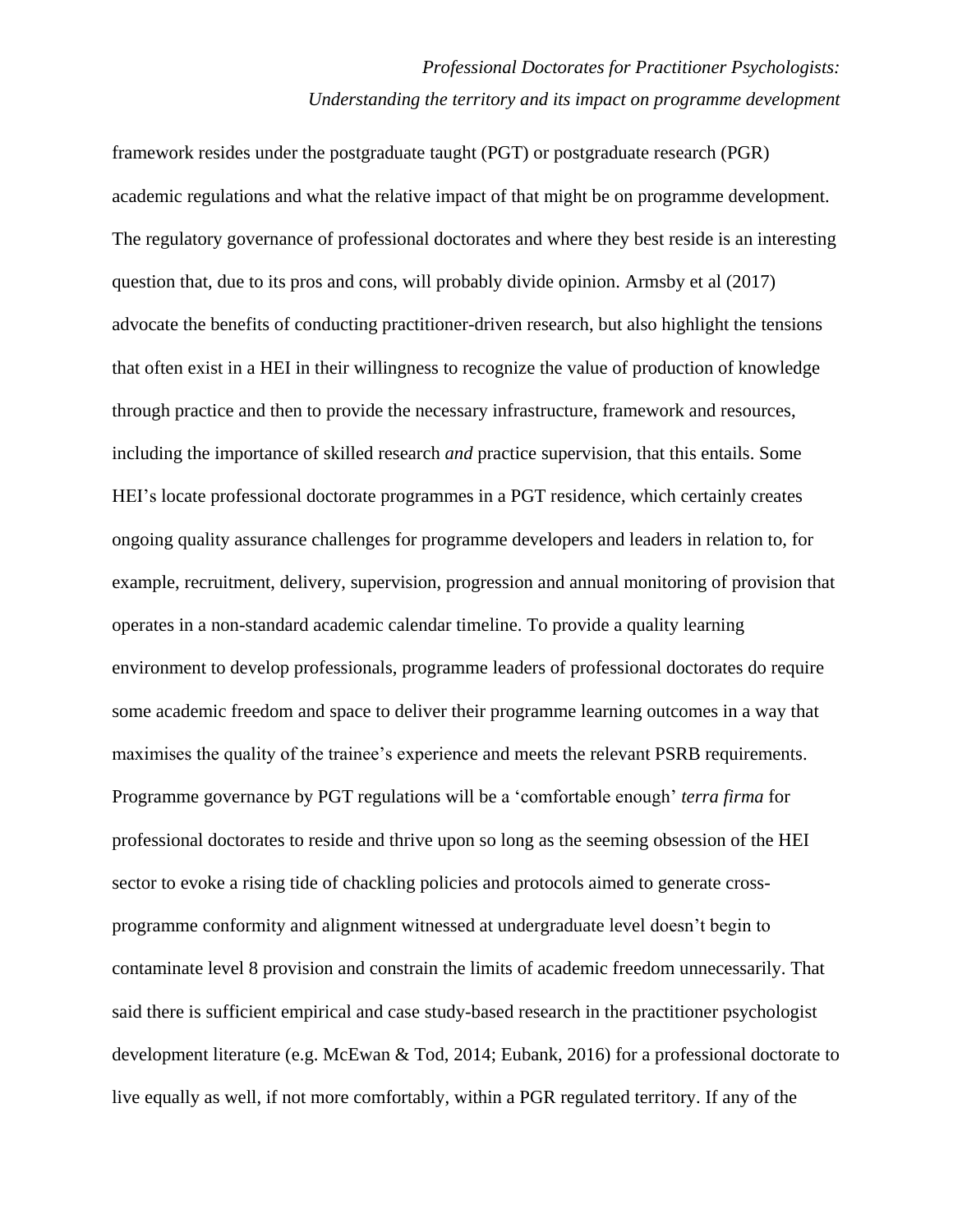academic constraints and concerns outlined above came into being, then a move into the more compatible PGR home alongside 'traditional' PhDs would certainly be something to advocate.

For professional doctorates that reside under HEI PGT regulations, the programme structure and curriculum design is inevitably steered by a professional doctorate framework. In effect, this creates a 'third territory' and set of regulations to adhere to for HEI validation. In a modular credit based structure, the challenge for the programme developer lies in how best to design the programme around these constraints and still meet the PSRB requirements. The concern here is that programmes design becomes too driven by the HEI framework rather than the needs of the trainee, yet it would have little point if the resultant product represented a 'bad structure' from a PSRB perspective, which would not then lead to the programme accreditation and approval required to generate appropriately qualified practitioners. In essence, this is a bad start and risks a dead end. To meet the BPS and HCPC standards but also be flexible in meeting trainee need, the 'ideal' professional doctorate taught model would arguably be one where a single 'big' module housed all the training required. Unfortunately, in the authors view PGT regulations rarely afford the programme developer this opportunity, and instead might provide a constraining modular and credit structure that may be some distance away from a position of 'best fit', and in some cases might not fit at all! For programme developers, considerable time will likely be devoted to this big question of territorial compatibility.

While the traditional PhD is not credit rated and therefore does not necessitate a modular structure or the assessment of module learning outcomes, it is common for research PhD's to require students to undertake recognised research training, which is normally represented in the study of a university programme in D level research methods. In contrast, professional doctorates operating under PGT frameworks are commonly referred to as 'taught doctorates', as they are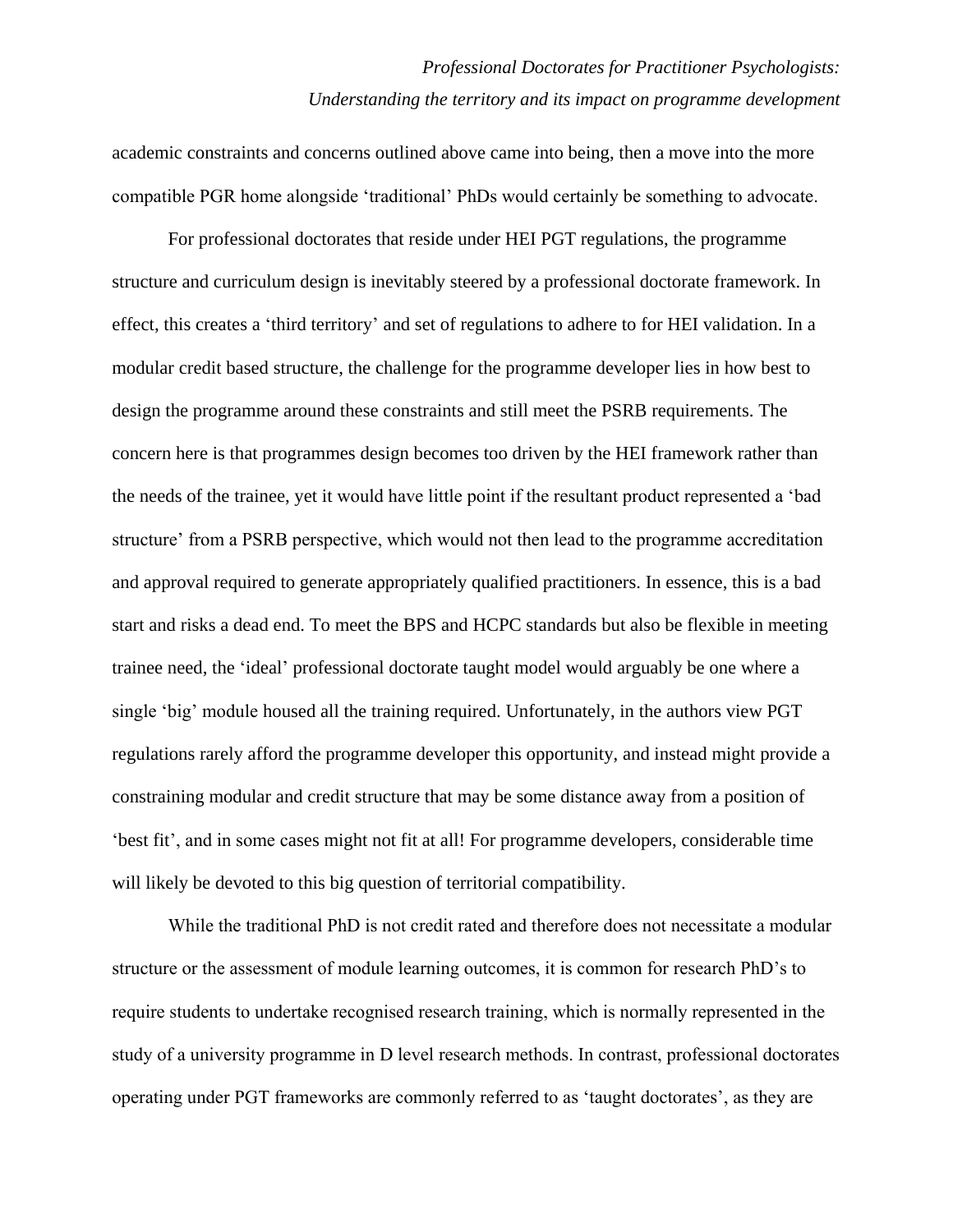credit rated and have both programme and module level learning outcomes that need to be assessed. While there is certainly a greater taught element compared to a PGR PhD, the term 'taught' somewhat misrepresents the reality of the student experience, in that a substantial element of the programme requires independent research and applied practice enquiry and writing to create new knowledge through research and practice (Lunt, 2002).

The UK Council for Graduate Education (UKCGE) have previously recognised that learning on a professional doctorate may be best facilitated by going beyond conventional teaching and utilising other forms of directed and guided study (UKCGE, 2018). The QAA report on doctoral degree characteristics (QAA, 2015) articulates that "professional and practicebased doctorates usually contain taught elements with significant lecture and seminar content, but final award of the doctorate is based on a supervised research project, projects or portfolio" (QAA, 2015, pp. 9). While it is contended that practitioner doctorates developed in psychology are much more than just a research project, it is advocated that some taught content serves to facilitate the delivery of programme content and support the learning experiences of students. What is also clear is that taught content can be appropriately accommodated by PGT or PGR regulated doctorates. Furthermore, both PGR and PGT provision do enable the QAA's doctoral level qualification descriptors (summarized as the i) creation and interpretation of new knowledge, ii) systematic acquisition and understanding of a substantial body of knowledge, iii) ability to conceptualise, design and implement a project for the generation of new knowledge, iv) understand applicable techniques for research and advanced academic enquiry, all at the forefront of a discipline) to be achieved. In considering the best regulatory territory for practicebase programmes, the QAA has expanded its list and description of doctoral programme types and published new documentation to accommodate the development of professional doctorates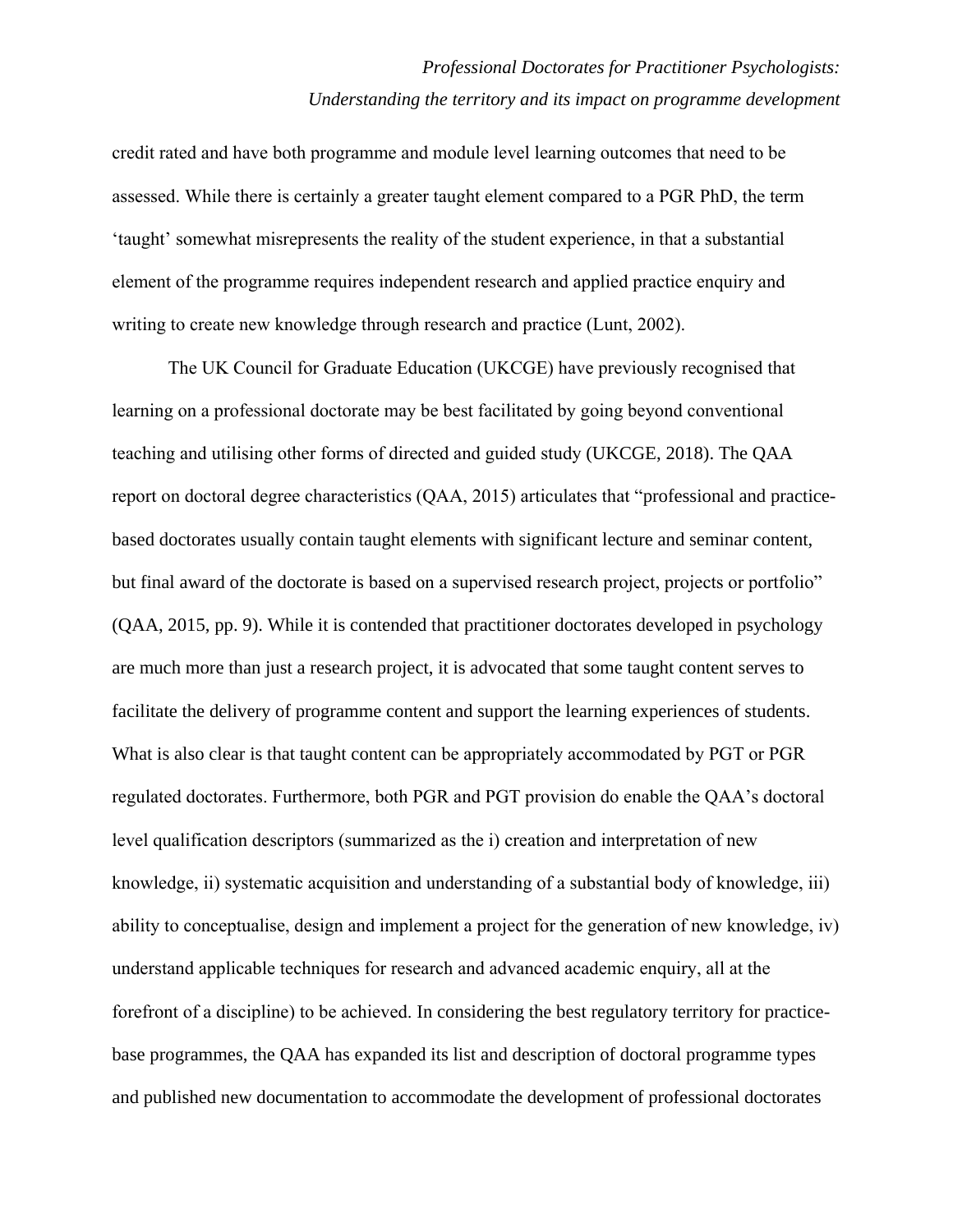in its various forms. Given this, a critical question for HEI's is whether PGR/PGT frameworks are, or will, remain relevant to accommodate expansion in practice-based D level programmes, and whether another category (post graduate practice - PGP) is needed to capture the nature of, and the distinction between, taught, research and practice dominant programme provision?

Where the HEI framework fits relatively well with what practitioners need to do in their training, this affords a programme structure that enables the required PSRB standards to be attained in a congruent and compatible fashion. 'Clinging' to a simple 'plan, do, reflect' programme framework, irrespective of whether a professional doctorate is research or research and practice based, it makes perfect sense for some form of 'planning' to be completed in the qualification at the start. The trainee must plan, and then critically evaluate, how their competences (in consultancy, teaching and training, professional skills and research for practitioner psychologists) will develop on the programme. From this point, it would be useful to have a programme structure that affords the opportunity to have a large practice module housing all the 'doing' and a reflection module that runs alongside it, in parallel, not in sequence. This allows for reflection in, and on, practice to occur in an integrated 'real time' fashion, with metareflection occurring post practice to support both the doing of, and reflection on, trainee practitioner learning experiences. In essence, the plan, do, reflect processes can be construed as 'practitioner research' e.g. Costley and Armsby (2007).

While some taught delivery about how to do consultancy, teaching and training, research and professional skills is essential to trainee development (Tod, 2010), due to an absence of a credit based and modular framework, PGR regulations are arguably more accommodating with regard to what type of, and how much, taught delivery there is. Taught contact can be, and often is, included in response to student need, but is not normally modular or too tightly prescribed or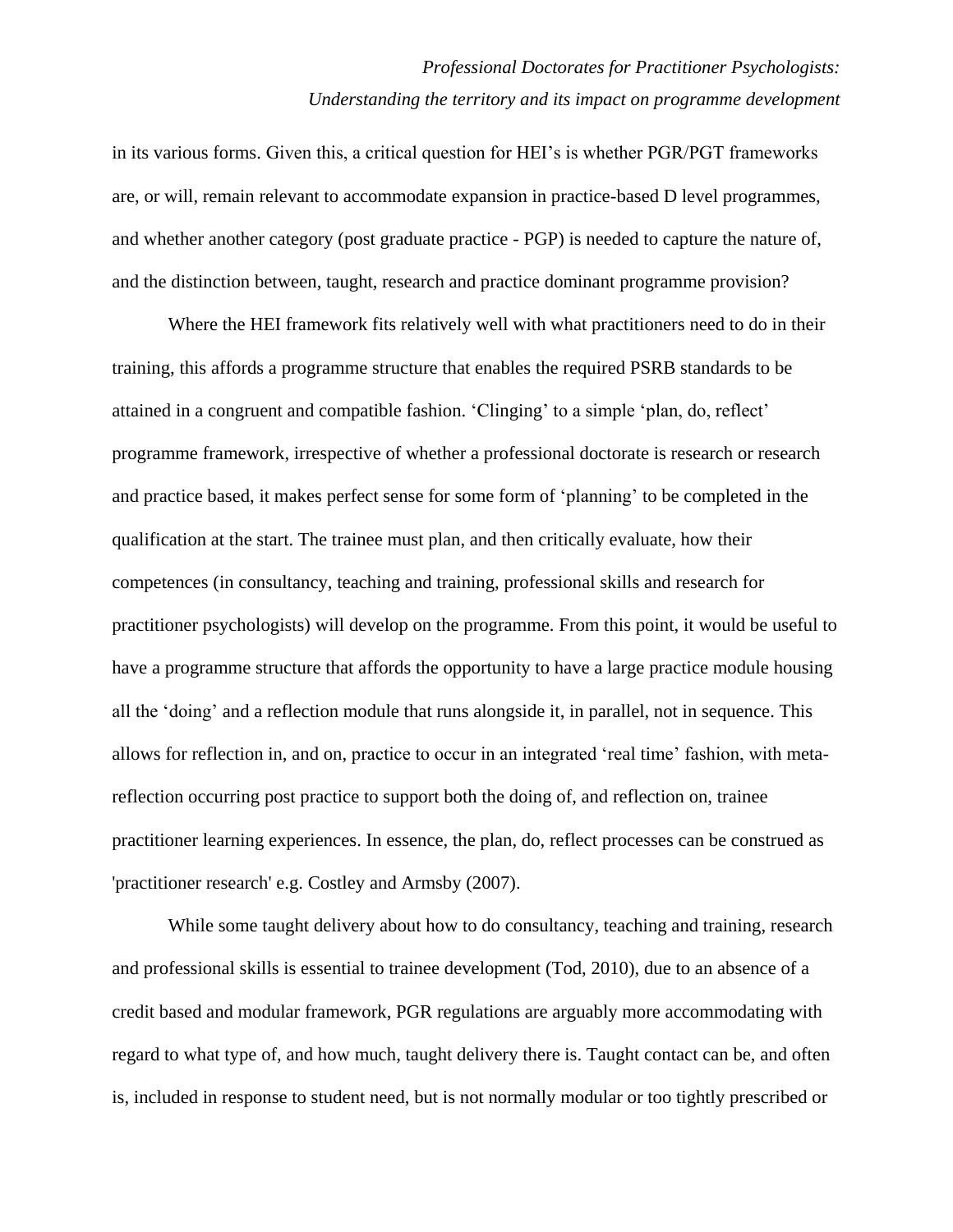monitored in relation to contact time. Similarly, doctoral assessment under PGR regulations typically take the form of a research proposal followed by an 'end product' thesis and viva, assessed by an external examiner. In a modular structure, the need to have learning outcomes that are 'taught, practiced and assessed' is different territory, and governed by taught programme teaching and assessment regulations that dictate how and what is done. In this regard, it is useful for professional doctorates to be sufficiently flexible with regard to teaching and assessment strategy.

#### **Development of Professional Doctorates for Practitioner Psychologists**

The need for professional doctorates to accommodate both the BPS and HCPC requirements for practitioner psychologists demands a curriculum that 'goes beyond the norm' and not solely represented by D-level research, but also D-level practice. In the psychology context, 'practice' is best conceptualised as the 'doing' of applied work (e.g. consultancy), part of which is be able to carry out and understand research that will inform it (Keegan, 2015). This is an important position that helps to distinguish the role of the professional doctorate for practitioner psychologists in training from that of the 'research professional' conceived in most other professional doctorate programmes.

In developing professional doctorate programmes for practitioners, there are a number of key resource considerations. Expertise comes from appropriately qualified and research-active staff (in our case Health, and Sport and Exercise Psychologists) who offer a range of applied perspectives on, and approaches to, professional practice. We argue for programme teaching teams with research profiles, and those who have one in the topic of practitioner education, training and professional development, and have published and disseminated widely in this area,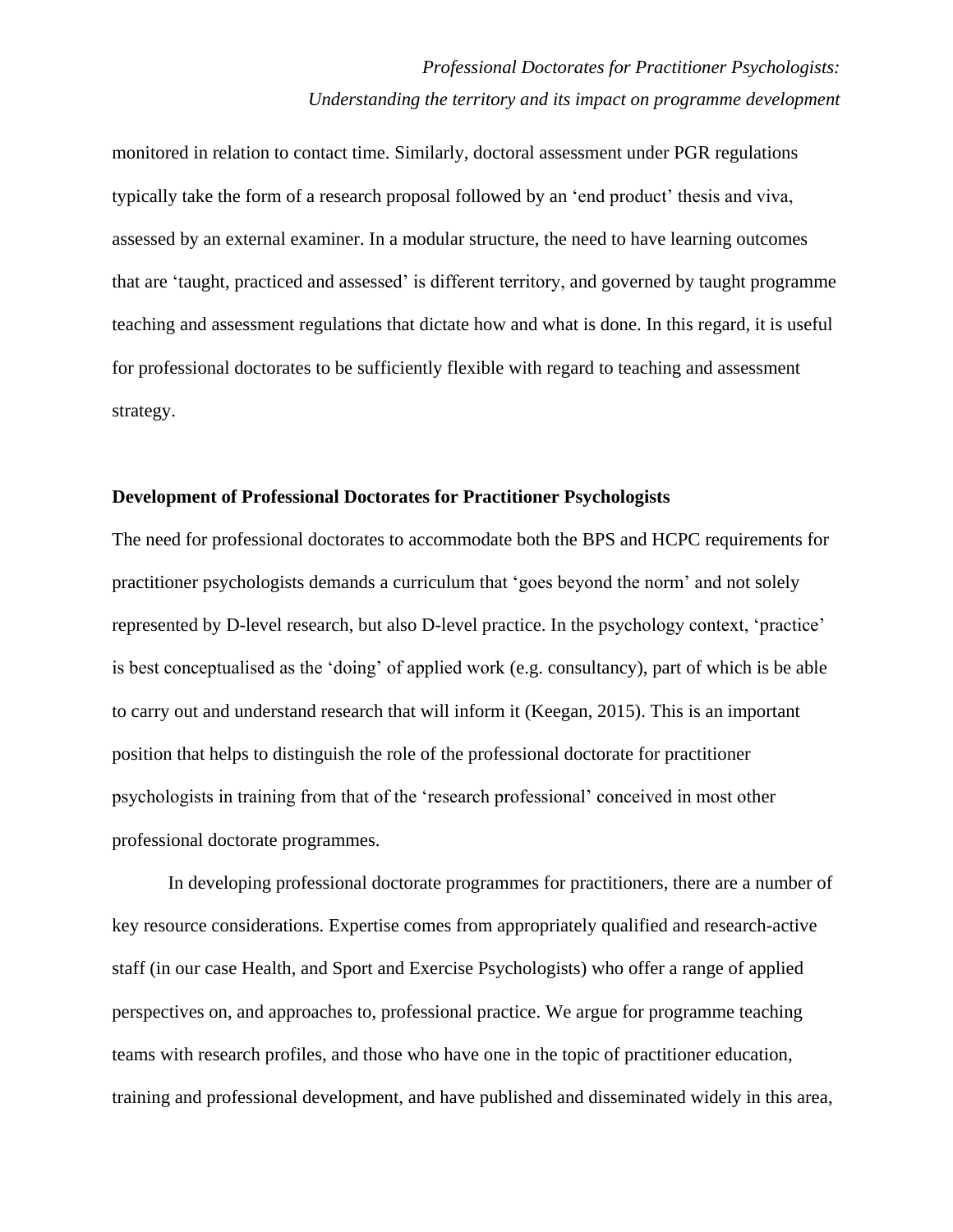are an added bonus! This enables a research led understanding of the learning experiences of trainees and their practitioner development, and informs the teaching, research and supervision support given to students on the programme. Naturally, it is key that programme staff have expertise in, for example, particular consultancy philosophies / approaches and research areas / methods, but collectively they provide students with a broad and diverse range of perspectives to draw upon and use as they develop. Thus, staff expertise is 'exploited' more broadly to provide a high quality trainee learning experience and support the delivery of the programme aims and learning outcomes.

Psychology is one of the few professional domains to base its professional doctorate training curriculum on a competence-based model, necessitated by the PSRB standards of practice that must be demonstrated to a threshold level for psychologists to be deemed fit to practice (Eubank & Cain, 2012). In its application to practitioner psychology, *competence* is best described as our professional ability to engage in habitual and judicious evidenced based practice that is consistent with our education and training (Fletcher & Maher, 2014). A relevant question to consider is how well the particular competence models used by BPS and HCPC support doctoral-level development, or whether there is a tendency for the doctoral programme to be constrained by having to meet lower-level or more restrictive professional criteria? The discussion that follows illustrates how the professional standards criteria *do* require doctoral levelness (and therefore map well to a professional doctorate), and how the programme can be designed to facilitate doctoral level development in trainees. That said, it is also important to recognize that the competence based model used in psychology is based on demonstrating D level to a minimum threshold standard. The notion of professional development as a life-long process means that helping the practitioner learn and develop competence draws on the principle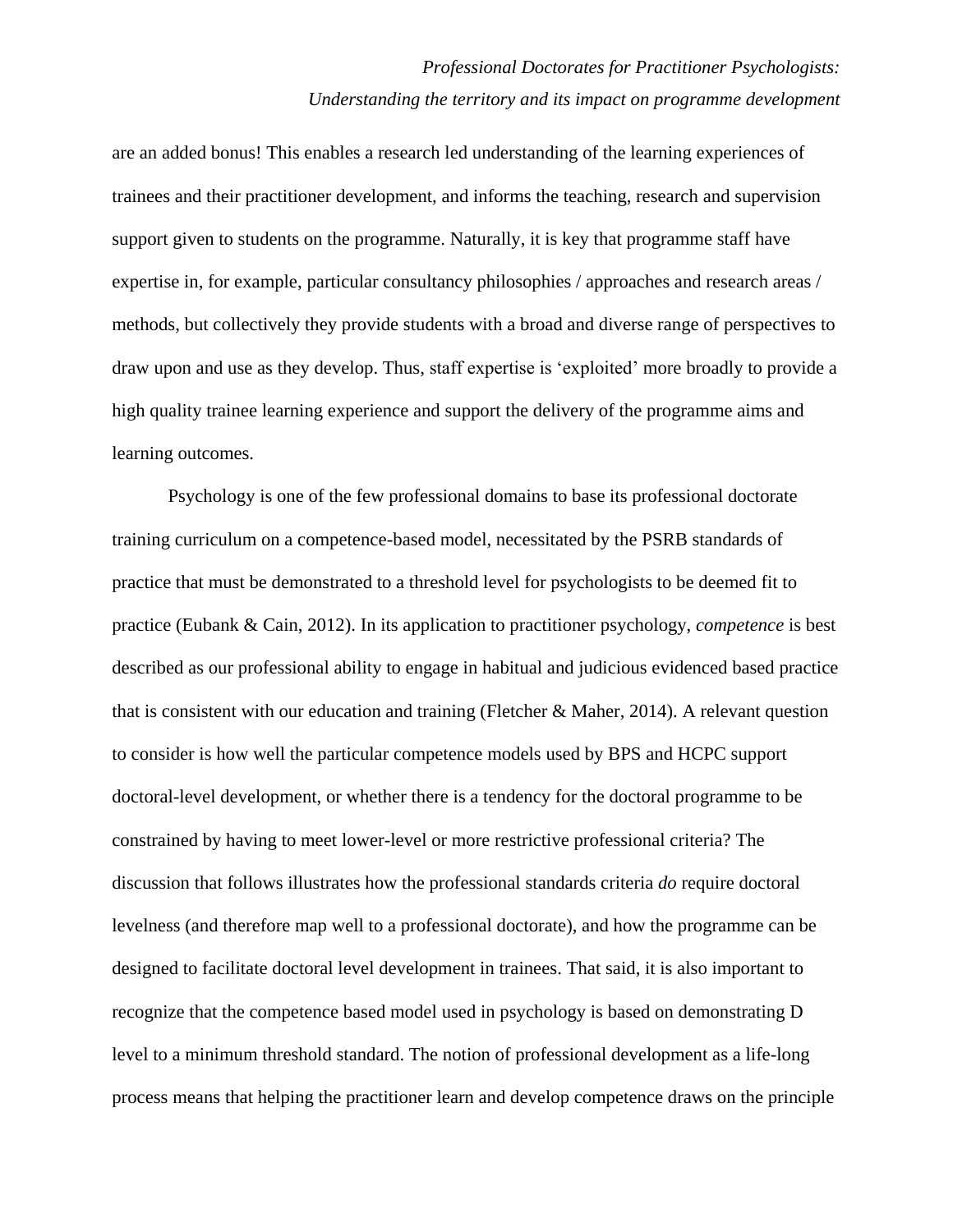of expertise. In developing 'expert practitioners', the ongoing requirements for sustained effective sport psychology practice can then be derived from the practice of experts, not just those who have reached the minimum standards of competence.

In the competence 'model' adopted by psychology, research does have its important place, where research competences are evident through the completion of systematic reviews and empirical studies that inform applied psychology practice. Like most other professional doctorates, trainees must demonstrate the ability to conceptualise, design and conduct independent original research to extend the forefront of the discipline and be of a quality to satisfy peer review and merit publication. However, other professional standards competences related to the 'doing of practice' must be documented through, for example, consultancy case studies and reflections on applied practice, and require the same evidence of 'doctoral-ness' in their presentation. This system of training produces a balance and integration, not separation, between research and practice, where one informs the other in a reciprocal manner, and the assessment and representation of the doctoral students' work is evident within a portfolio of competence rather than a thesis in preparation for viva. This represents a qualification structure and content that 'hit the marks' in providing professional training for professional competence (Eubank & Hudson, 2013) and satisfies the registered practitioner motivations of students pursuing a professional doctorate in, and outside, psychology.

In developing a practitioner doctorate for practitioner psychologists, the standards set by the PSRB define the research, teaching and training, consultancy and professional skills competencies the trainee needs to demonstrate, which, from a teaching / supervision, learning and assessment perspective must therefore be 'designed in'. Fundamentally, these enable the trainee to do applied practice and research that is *rigorous, independent, original, informed* and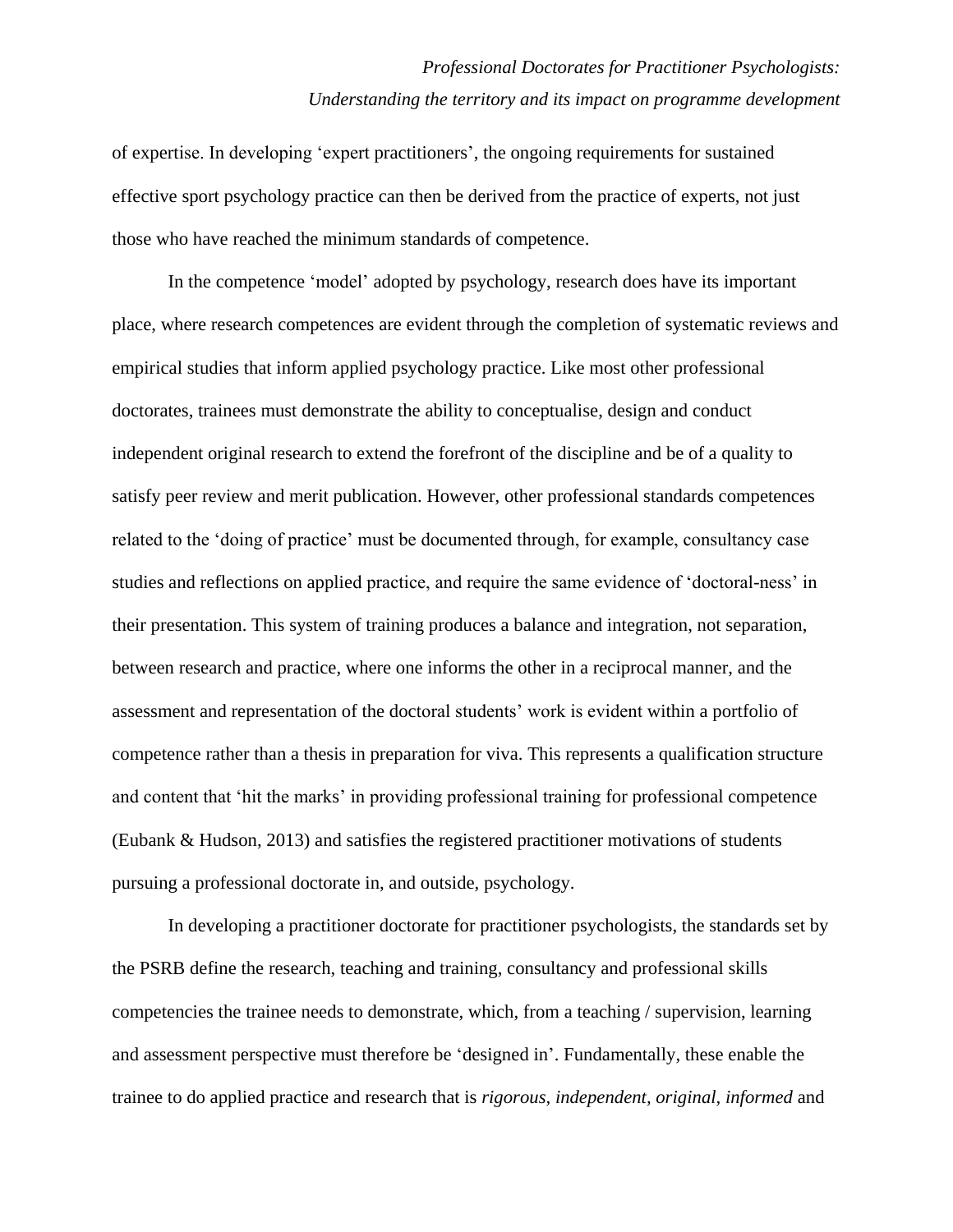*critical,* both in its conceptualisation and evaluation of it. For example, to demonstrate competent professional skills, the trainee practitioner psychologists must demonstrate they can comply with the standards of conduct, performance and ethics that govern their work. This involves the need to develop and enhance themselves as professional applied psychologists and incorporate best practice into what they do. They also need to assure the integrity of themselves and the discipline, the privileges and responsibilities of the profession and the dignity, welfare, rights and privacy of their service users by operating within professional boundaries, and to work effectively with other related professionals and adapt practice to different organizational contexts of service delivery. To demonstrate competence in consultancy, the trainee must show an ability to identify client and service user need and assess the feasibility of consultancy. They also need to be able to determine the aims of consultancy and plan the objectives of interventions, establish, develop and maintain working relationships with clients, conduct consultancy by implementing planned interventions, monitor and review the implementation of consultancy, and implement and assess evaluation of their consultancy impact. To evidence competence in research, the trainee must have an ability to develop, design, conduct, analyze and evaluate their own original research to inform their applied practice, or to use research to solve a real world problem they have encountered. Finally, competence in teaching and training involves the ability to promote psychology services and benefits to service users in the relevant domain, to feedback information and provide advice and guidance to meet individual client needs, and prepare and present information to individuals, groups and organizations on the processes and outcomes of psychological interventions.

What is clear is that a significant amount of competence demonstration has to be in evidence, and programme developers must consider how to create an optimum learning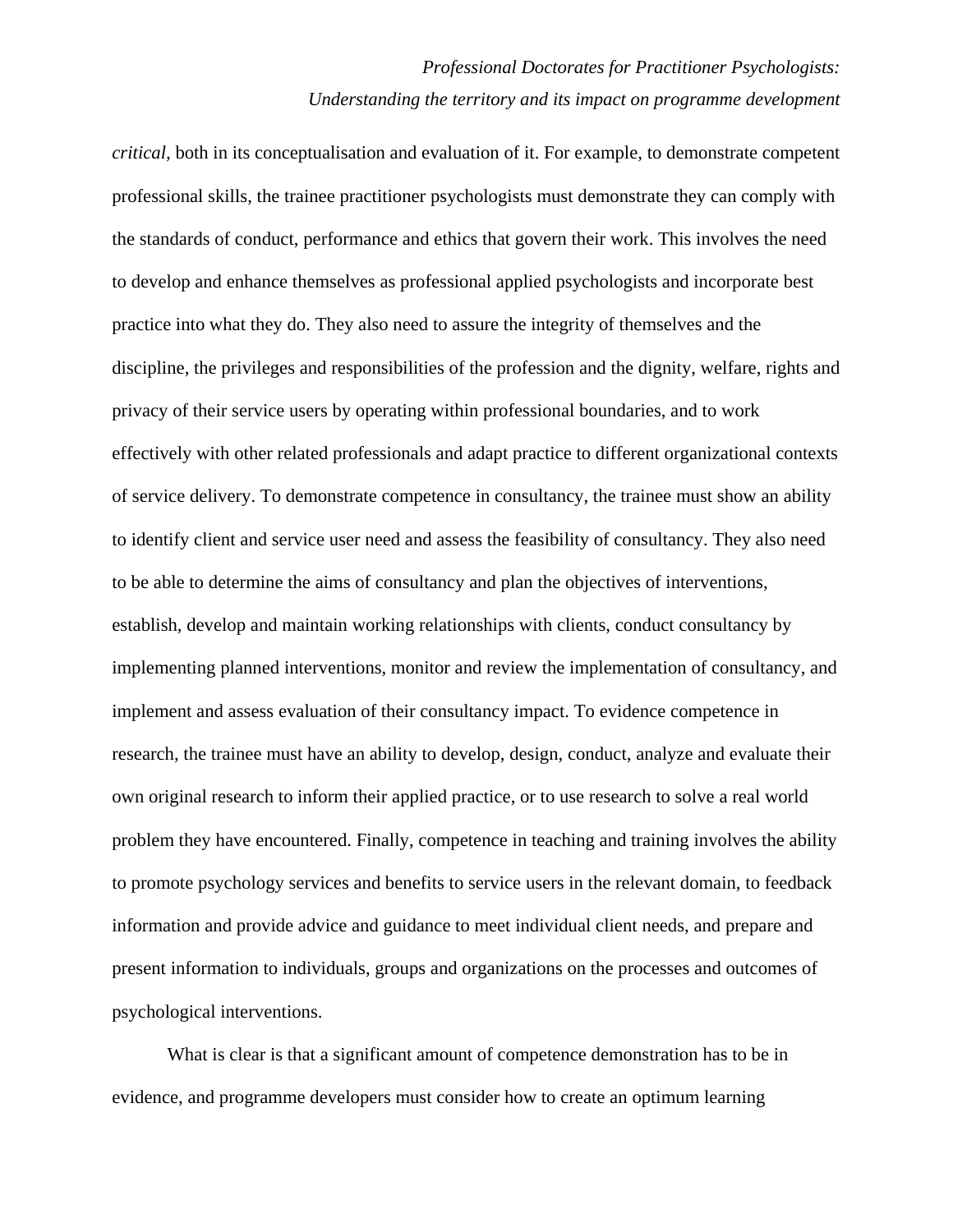environment that will enable support for competence development through the teaching and supervision provided. In comparison to traditional PhDs, practitioner psychologist professional doctorate supervision and teaching must go beyond discussion about the research, and learning about the associated research methods, although this is still important. The trainee is doing practice under supervision, so the key competencies described above actually underpin many of the module leaning outcomes for the 'practicum' component of the doctorate. In addition, taught sessions can be most powerful and impactful when they are student owned and led, where experiences that have taken place across the learning outcomes are presented as case conferences to facilitate review and reflection on applied practice.

It is worth considering more widely the marriage between the specific competence based approached adopted by this and other professional doctorates in psychology and the general competency approach often used in higher education, including how this informs the positioning and shaping of the curriculum provision. In a situation where PSRB prescribes standards that need demonstrating, and the HEI learning outcomes to achieve, a competence approach provides a strong and convenient marriage. The benefit of a competence-based approach is that it creates a win-win for employer (service-use) and employee (trainee), in that they generate clear and objective role [expectations,](http://www.thecompetencygroup.com/selection/competency-assessment/performance-standards.aspx) [performance evaluation,](http://www.thecompetencygroup.com/selection/competency-assessment/performance-assessment.aspx) and means of improvement for both parties. For curriculum design and delivery, the teaching, practising and assessing of learning through competence-based outcomes reflects a product based approach, with assessment based on the achievement of the outcomes. That said it is important to recognize that a competence based approach does not describe the learning process the individual has undertaken, and that even if the curriculum is, by necessity, product based, it has to create the opportunity to connect, and not divorce, the product from the process. Here, the power of the learning environment lies in the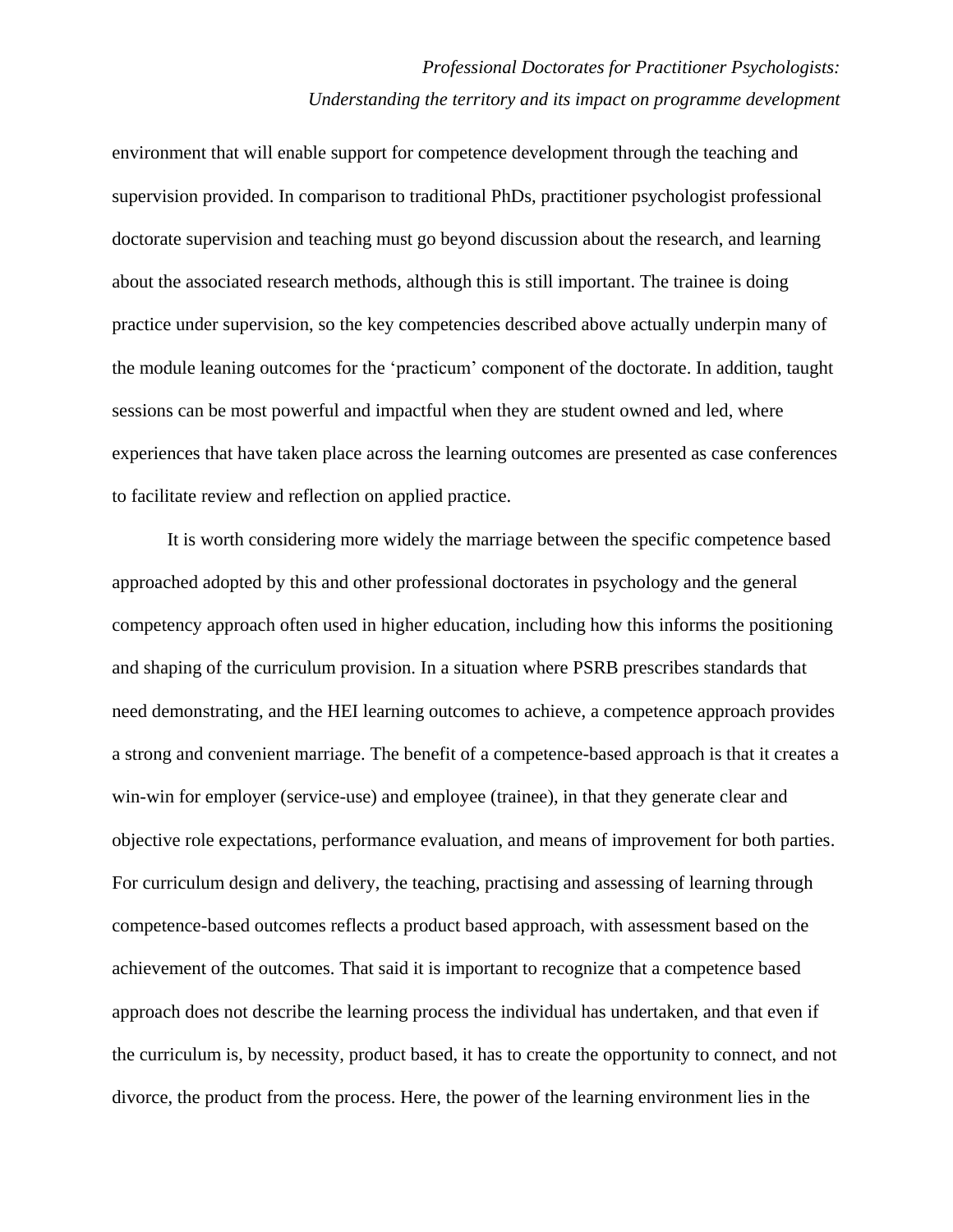interaction between trainees and teachers / supervisors in teasing out the ways in which competence has developed. This is particularly important in psychology, given that practitioners are not robots or clones of their supervisor, but rather individual beings who adopt differing approaches and toolkits to demonstrate competence. For example, a humanistic as opposed to cognitive behavioural oriented practitioner psychologist can both be competent in the same standard, but be different in the competencies they use within their professional practice process to achieve the same end product.

In its development, we argue for a professional doctorate for practitioners that enables the trainee to develop their ability to reflect and 'meta-reflect' on their personal development and the decisions and choices they have made during their training. For practitioner psychologists there is a great deal to learn from engaging in deep and meaningful reflection 'on action' that considers how they feel about the way they practice and what sense they can make of how they do it. Here, it is important to connect the competencies under development to the reflection that takes place about them. In other words, good reflection on professional practice forms an integral and career long component of a practitioner's self-directed learning, and for the trainee it provides, in itself, a key source of competency development. For example, trainees in psychology reflect on the ethical scenarios they have encountered in practice, and the decisions they have made about how to enact the ethical code of conduct to which they are duty-bound. They also reflect extensively on their consultancy and teaching and training activity in terms of the process they have undertaken, the model of approach they have used and the philosophical assumptions that underpin their own practice. Exploring through reflection whether their approach is effective and congruent to their own core beliefs and values (and resultant professional practice philosophy) ensures that practitioners remain self-aware of how and why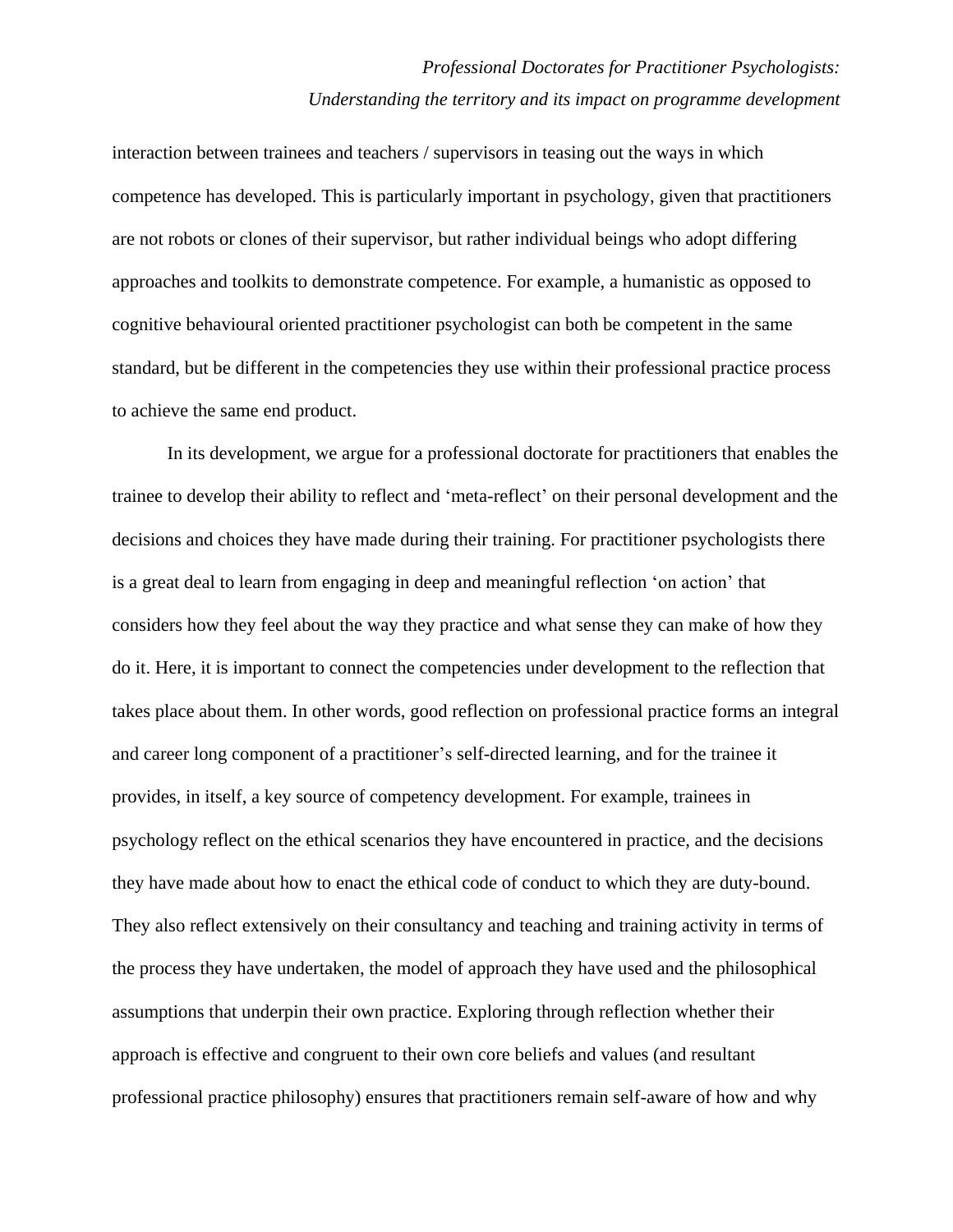what they do works when working with clients and other stakeholders. Reflection is also important for research activity. One of the outputs of good refection on practice is its ability to inform salient research questions. Scant or non-existent reflection on practice is unlikely to ensure that the real-world questions that require an answer are as identifiable, if at all. Secondly, reflection on the research undertaken is important to ensure that it effectively informs practice, and professional doctorate trainees undertake this throughout their study to maximise the impact of research on their own and others practice. We argue that reflection, in and of itself, is enriched not only by the reflector but also with reference to the reflections of others, which is often found in the extant professional practice literature base. Thirdly, reflection can occur 'on and in action' through the research methodology. A clear example of this can be seen in action research, where a cycle of 'plan, act, observe and reflect' is used to progressively increase the practitionerresearchers knowledge of the original question to then inform a solution and affect and enact change.

Demonstrating professional development through reflection across all the relevant competencies forms a key activity in the teaching and supervision sessions on professional doctorate programmes. It is important that reflection forms part of the taught programme, given that reflective practice and being able to do it well is, in itself, a professional skill. Much has been written about reflective practice for practitioner psychologists (e.g. Knowles et al., 2014). What is important for the trainee is that they are able to use a model of reflection to describe the work they have engaged in, what happened, what they felt about it, what sense they made of it and what they learned from it. This encourages deep and structured levels of reflection beyond mere description of an event, and encourages meta-reflection that usefully and constructively communicates trainee experiences and their reaction to significant events that have occurred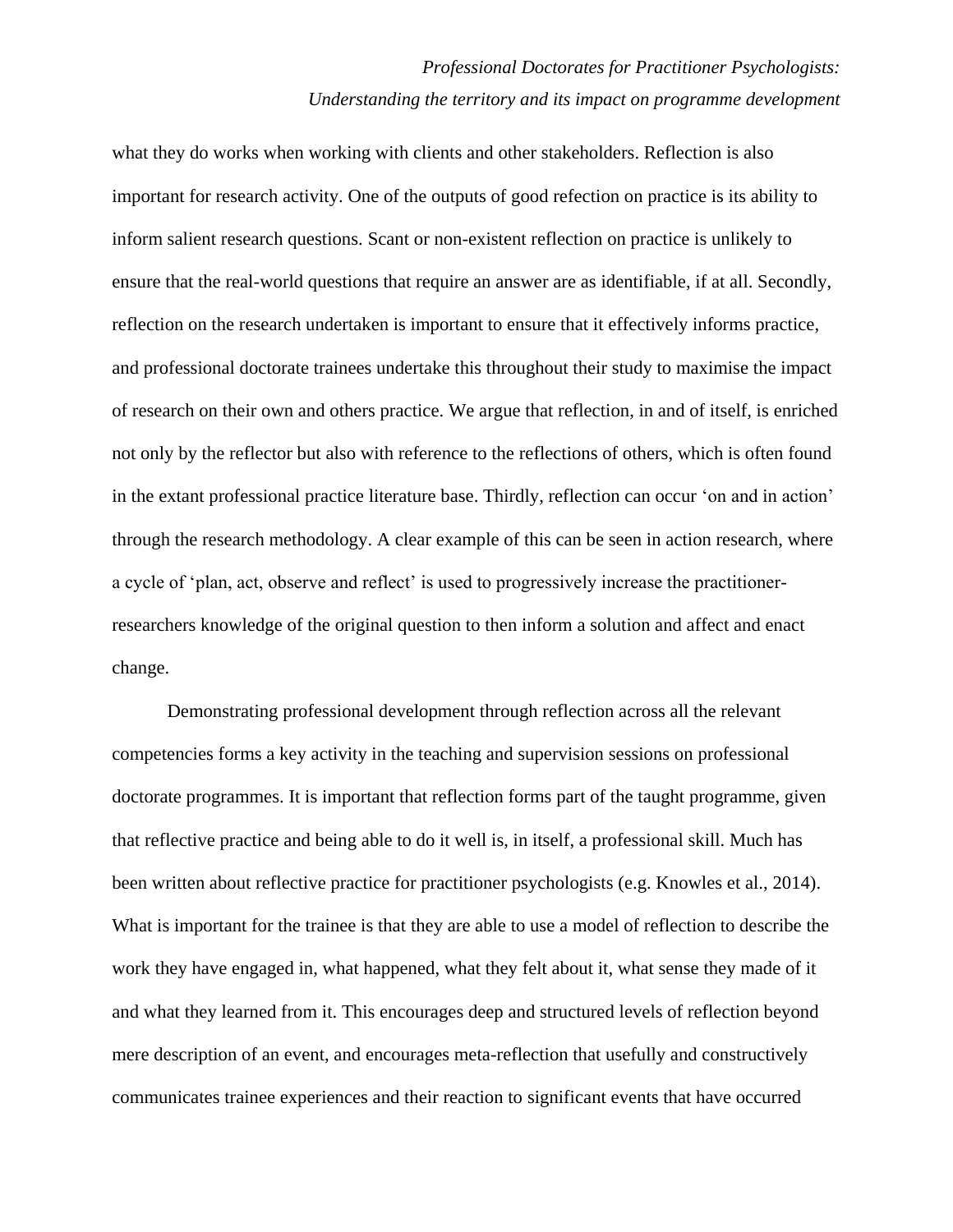throughout the professional training period (e.g. McCormick & Meijen, 2015; Woodcock et al., 2008).

The supervisor also has a key role in facilitating trainee reflection in the way they pose questions in their supervisory encounters, and they encourage their trainee to reflect on their learning and practice and to engage in creativity, problem solving and the integration of theory into practice (e.g. Hutter et al, 2015, 2016). Once the supervisor has helped the trainee to prepare and review the initial plan of training at the outset of the programme, their main role is then to supervise practice. This involves providing the trainee with information relevant to their training, listening to their views and concerns regarding their work in progress to offer appropriate advice, giving guidance on opportunities relevant to the satisfactory completion of the key competencies and to observe their trainee working in a practitioner situation. The conclusion reached is that the generic role fulfilled by the practitioner psychologist supervisor is fundamentally similar to that of a research PhD director of studies, just in a professional practice context. However, the practitioner psychologist in training has to demonstrate that they can operate to an ethical and professional standard across teaching, consultancy and research settings, so competently supervising this much broader context is much more complex and challenging (Eubank, 2013c; Forshaw, 2006a; Lafferty & Eubank, 2013). This is evident in the requirements for trainee practitioner psychologists to be under the supervision of a HCPC registered psychologists in the relevant domain of study, not simply someone who has experience of supervising to D level. Supervisors also need to maintain their status as practitioners with HCPC. In essence, supervisors are supervising doctoral level research and applied practice. A clear distinction is made, and given not all academics in psychology are HCPC registered this is an important resource consideration for programme developers.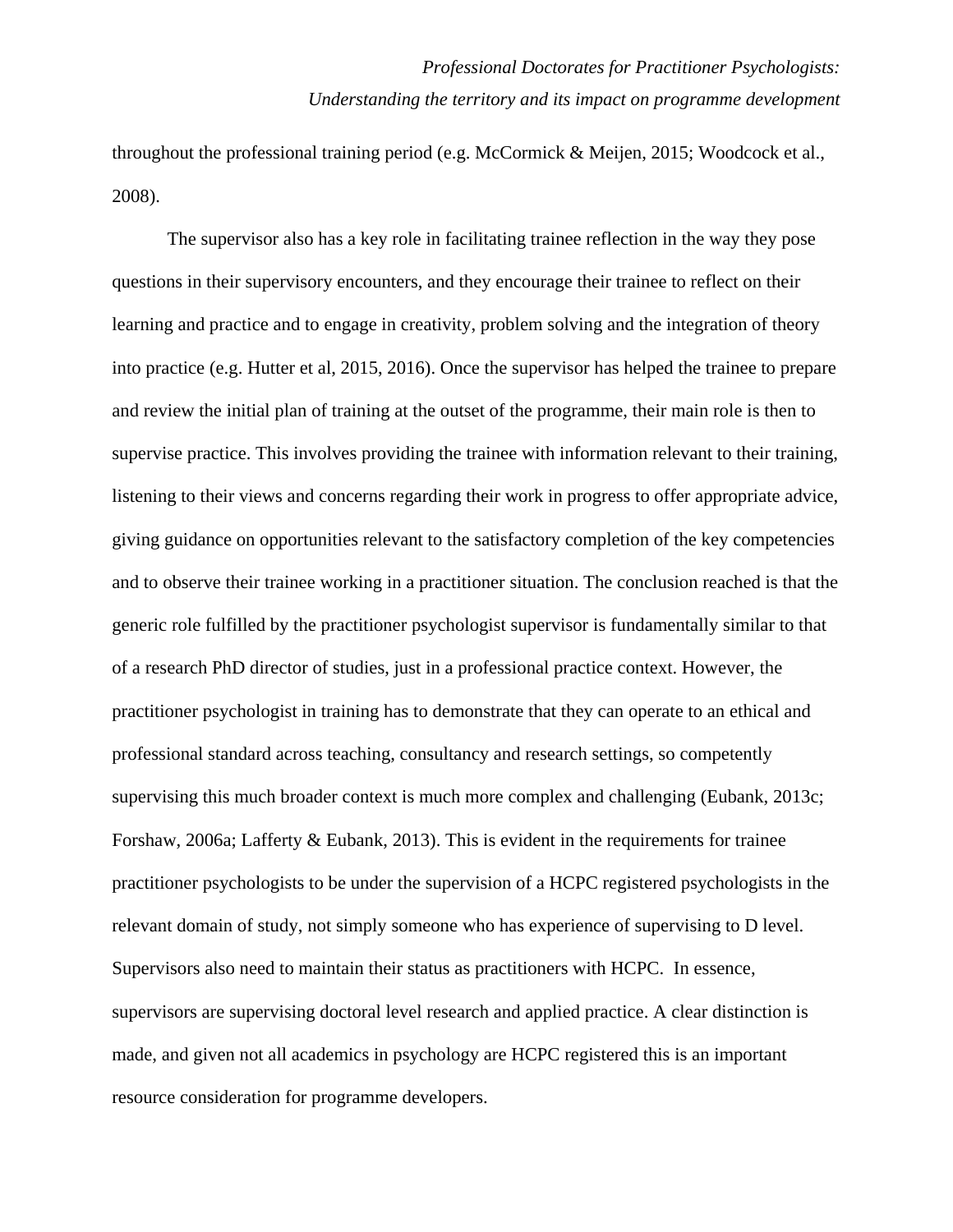To demonstrate competence in consultancy, teaching and training, and associated professional skills, the assessment design a series of doctoral level case studies is recommended as a good output. These represent examples of the trainee's work with different clients, and in considering their practitioner role and contribution in helping the client, draw on appropriate reference to ethical professional standards and the relevant professional practice literature that has informed their consultancy decisions. A further case study may involve submitting a contract the trainee negotiated and constructed with the client, along with the final report/recommendations submitted to the client on completion of the consultancy / contract research. This also includes feedback from the client on the report received. Finally, a Teaching and Training case study, which describes how the training needs of the client group where assessed, how the training programme structure, content and appropriate materials where selected and how learning outcomes of the training programme where assessed. Synthesis to current learning / teaching theory and how this informed the subsequent programme design can be used, with the trainee drawing on different methods of feedback to provide critical evaluation of the teaching programme described.

To demonstrate research competence, a systematic review and empirical papers may be key considerations of the programme's assessment strategy. By conducting novel research, submission to the journal is expected, with the crucial criterion for success being that the work is judged to be of publishable quality, and published outputs are a desirable 'end-product' for both the trainee and their supervisor. To accompany these research products, a reflective commentary on the research process is recommended. The aim of this work is to demonstrate that the trainee has learned about the research process, reflected on that learning, and can show 'scaffolded' progression from the start to finish of the process.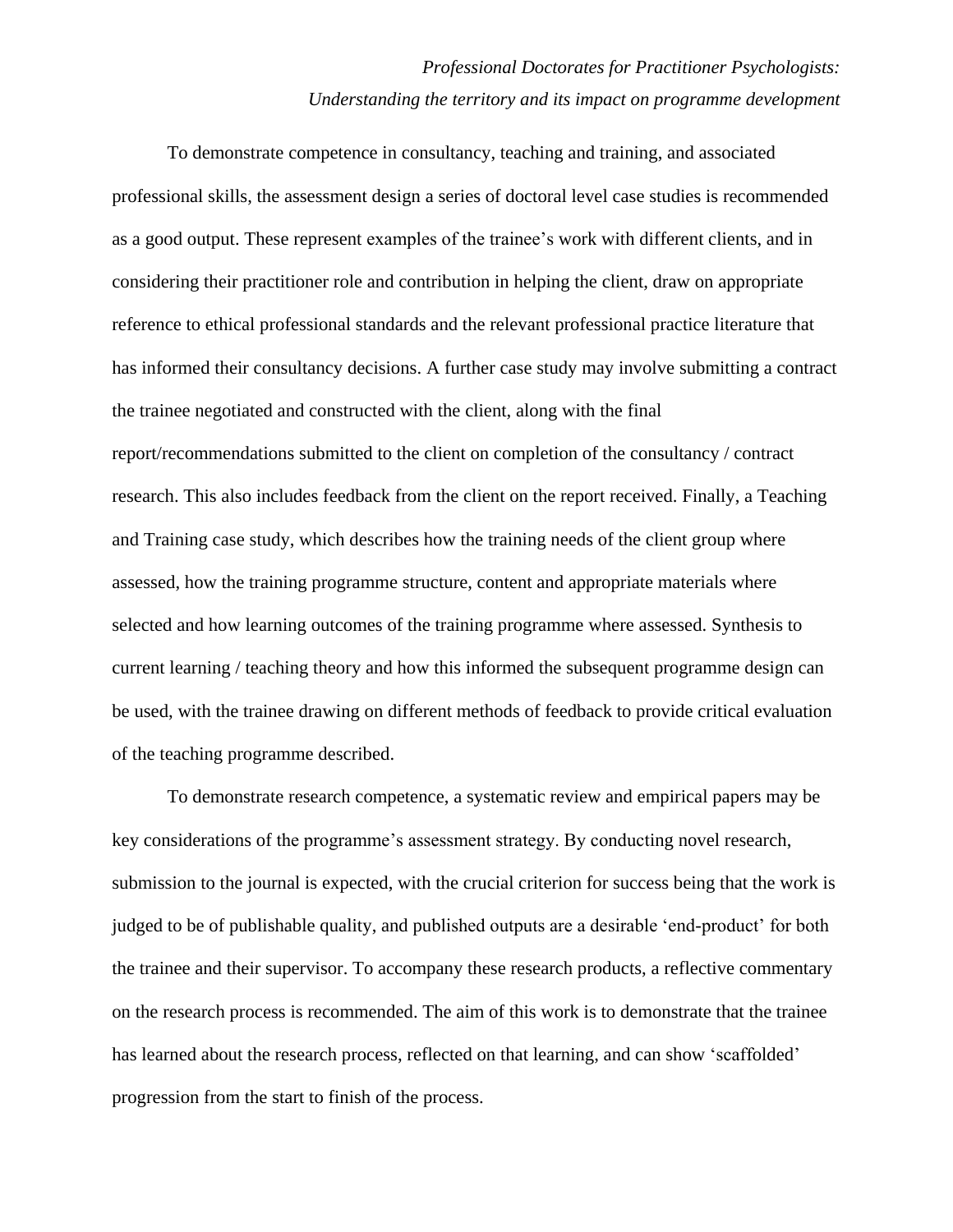Returning to the idea that ongoing requirements for competent psychologists can be derived from the practice of experts, we have learnt (from those who reside in this career phase) that experts possess an awareness of self that defines how they must 'be' in the applied environment and influences the judgements and decisions they make in professional practice. Put simply, the psychologist themselves are a key intervention 'tool' in their own service delivery. Self-exploration of 'who you are' as a psychologist, commonly referred to as 'practitioner identity' (Tod, Hutter and Eubank, 2017) requires time and attention and is a personal and evolving activity. It involves meaningful dialogue about how personal qualities, core beliefs and values help management of self in the work context and resolve the difficult challenges encountered in the practice territory. This development is important 'work in progress' across the career span, and while the need for trainees to 'contribute to the continuing development of self as a professional applied psychologist' is explicit as a standard within the disciplines competence model, it is not explicitly documented how this important practitioner development is best done. This is one example where the development of competence is open to interpretation, and where training providers and supervisors need to be 'up to speed' with what this means, and what is required. Put simply, some competence requirements are more objective and transparent than others, and in providing guidance to professional doctorate developers, trainees and supervisors it is important that subjectivity avoids missing something important in the development of expert practitioners, both during and beyond the qualification. While practitioner identity is fundamental to the professional training of a psychologist, it is also likely to be important in other domains, and therefore a relevant consideration for the wider professional doctorate community.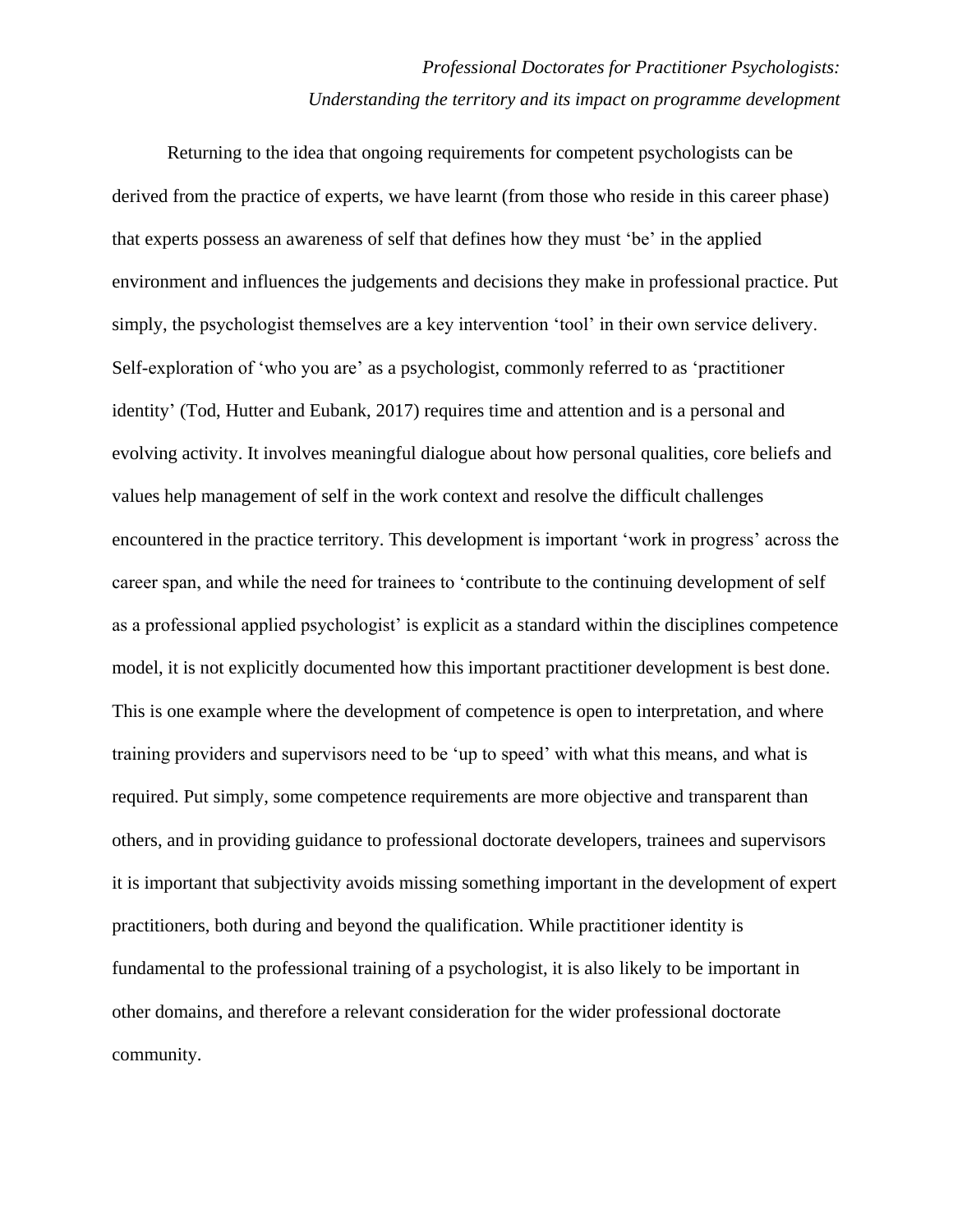#### **Conclusion**

The traditional professional doctorate is best clarified as a qualification that facilitates career progression and development through the advancement of professional practice via the development of research professionals. In contrast, the professional doctorate for practitioners, psychologist or otherwise, has a similar, but bigger specification above and beyond traditional professional doctorates, where students are developing into practitioner-researchers through immersion in practice informed research and researched informed practice, but also training to become competent practitioners. The creation of a professional doctorate programme of this nature, is, by definition, driven by complex PSRB requirements within a PGT HEI regulatory framework. This requires the programme developer to have expert knowledge of the programme validation process, the salient QAA and HEI regulations, the PSRB standards, and then a clear vision and motivation as to how to translate this knowledge into an 'accredited and approved' programme that is, in turn, a good experience for the students undertaking it.

In articulating the multi-regulatory and complex territory that programme developers of professional doctorates for practitioner psychologists are required to navigate, this paper demonstrates how the professional doctorate can be an effective vehicle for the professional training of psychologists. Its component parts are determined by the standards set by the competent PSRB authorities (HCPC and BPS), which require the vehicle's specification to be loaded with features that reflect the competences required of psychology professionals. We have argued that the professional doctorate for practitioner psychologists has a different specification from both traditional research-based PhDs and traditional professional doctorates. In building a vehicle that is fully equipped, the psychology practitioner professional doctorate has to be able to train and develop a research *and* practice skilled professional who has the generic, profession-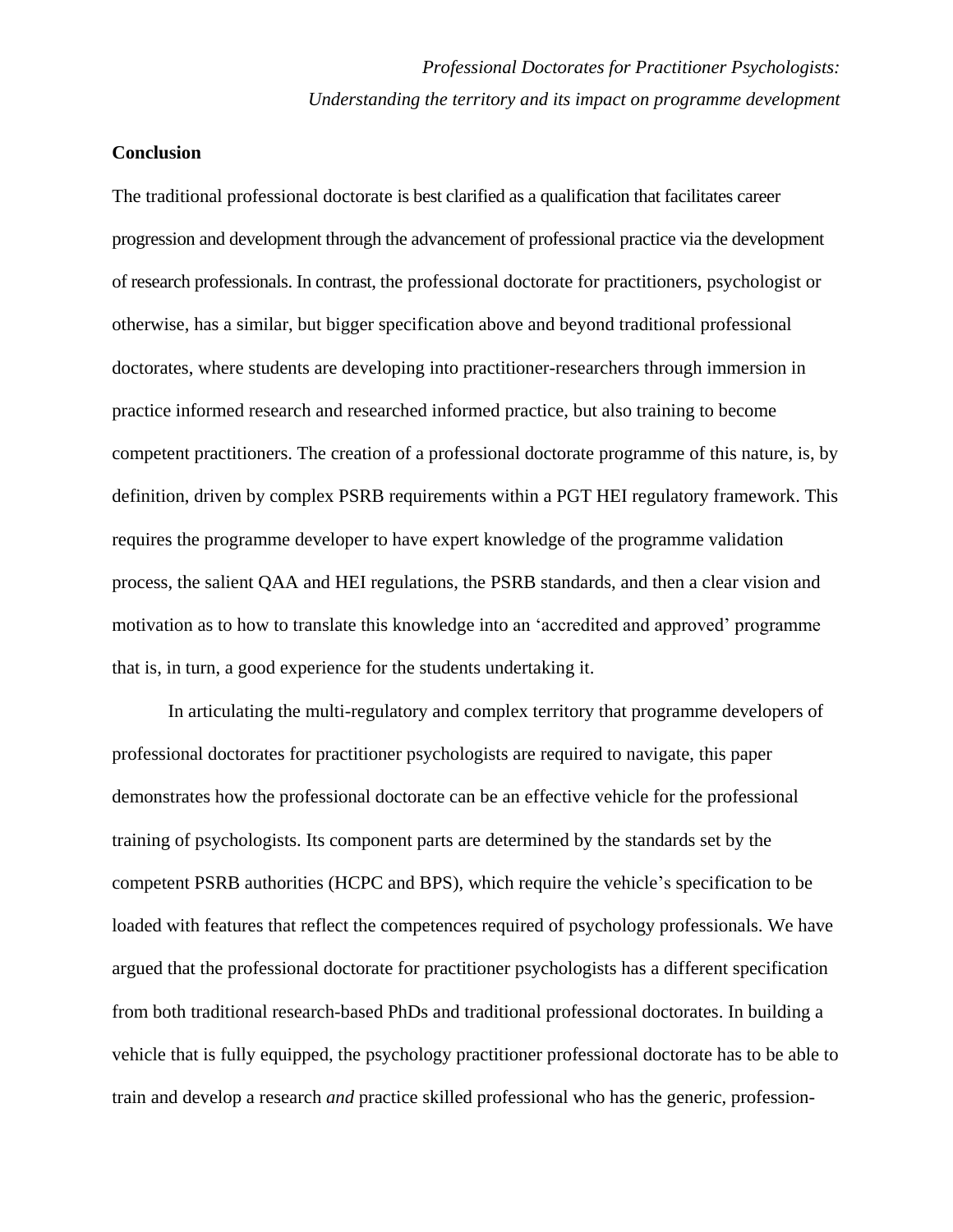specific and domain-specific standards the competent authorities require for them to work independently on the open road, with professional accreditation being paramount to the training process.

Before reaching the HEI production line, there are a number of key considerations for the programme design team. Where programme development is constrained, by the university's own professional doctorate framework, this requires very careful consideration of the territorial compatibility between the HEI and professional body regulations to ensure the end-result is not a flawed vehicle that fails to work. In providing examples from practitioner doctorates in psychology, personal experiences of this territorial impact on the decisions taken about, for example, the design of the programme are given. The paper provides some useful and informative suggestions for programme developers who may encounter similar territorial challenges, and is of interest to an international audience interested in programme design for certified professionals in their respective fields.

The paper offers a number of recommendations for programme developers. Firstly, there is great value for the professionalization and advancement of the psychology profession to have programmes that are accredited by the relevant PSRB, and it is advocated that existing and future programmes across the international spectrum pursue such 'kite-marking' for their programme provision by working with appropriate professional organisations / bodies. Secondly, through HE collaboration and working alongside relevant professional bodies, there is also value in having more consistency across programmes in the balance between research and practice content, with emphasis on the ability of the research to be original and generate knowledge with real world impact that informs the applied practice of practitioner psychologists. Thirdly, programme developers are encouraged (if the opportunity is there given the influence of HE in curriculum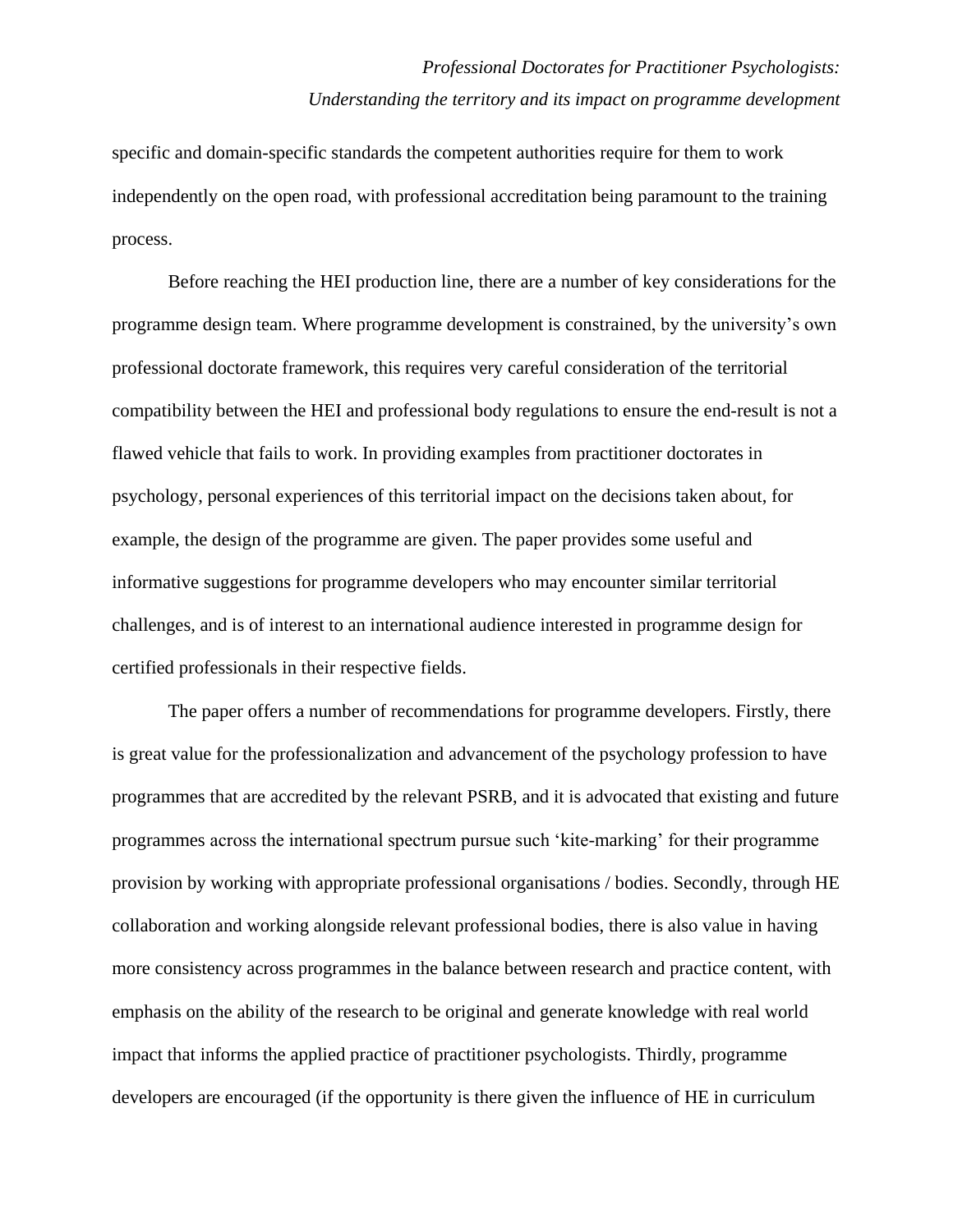design) to consider whether professional practitioner doctorates are best located under the governance of postgraduate taught or postgraduate research regulations. It is then apposite to make best of any flexibility afforded by the resident professional doctorate framework and design the programme as much as possible from a 'quality of student experience' perspective. Fourthly, based on premise that it can support the development of situated practice, consider utilising a 'plan, do, reflect' programme framework, which also ensures that reflection on practice and the teaching and supervision of it is a central theme in supporting the practitioner's development. Fifthly, make as much use of staff expertise and student interaction across the salient available domains (in our case Health and Sport and Exercise Psychology) as possible to maximise student experiences and learning opportunities that have real impact on their professional practice development. Finally, give due consideration to the supervision resource. Effective supervision on a professional practitioner doctorate is much different than being a Director of D level research study. Good supervisors also need to possess experience and skills in applied practice, and be able, through supervisor training, to supervise the trainee in the development of research and applied practice competence.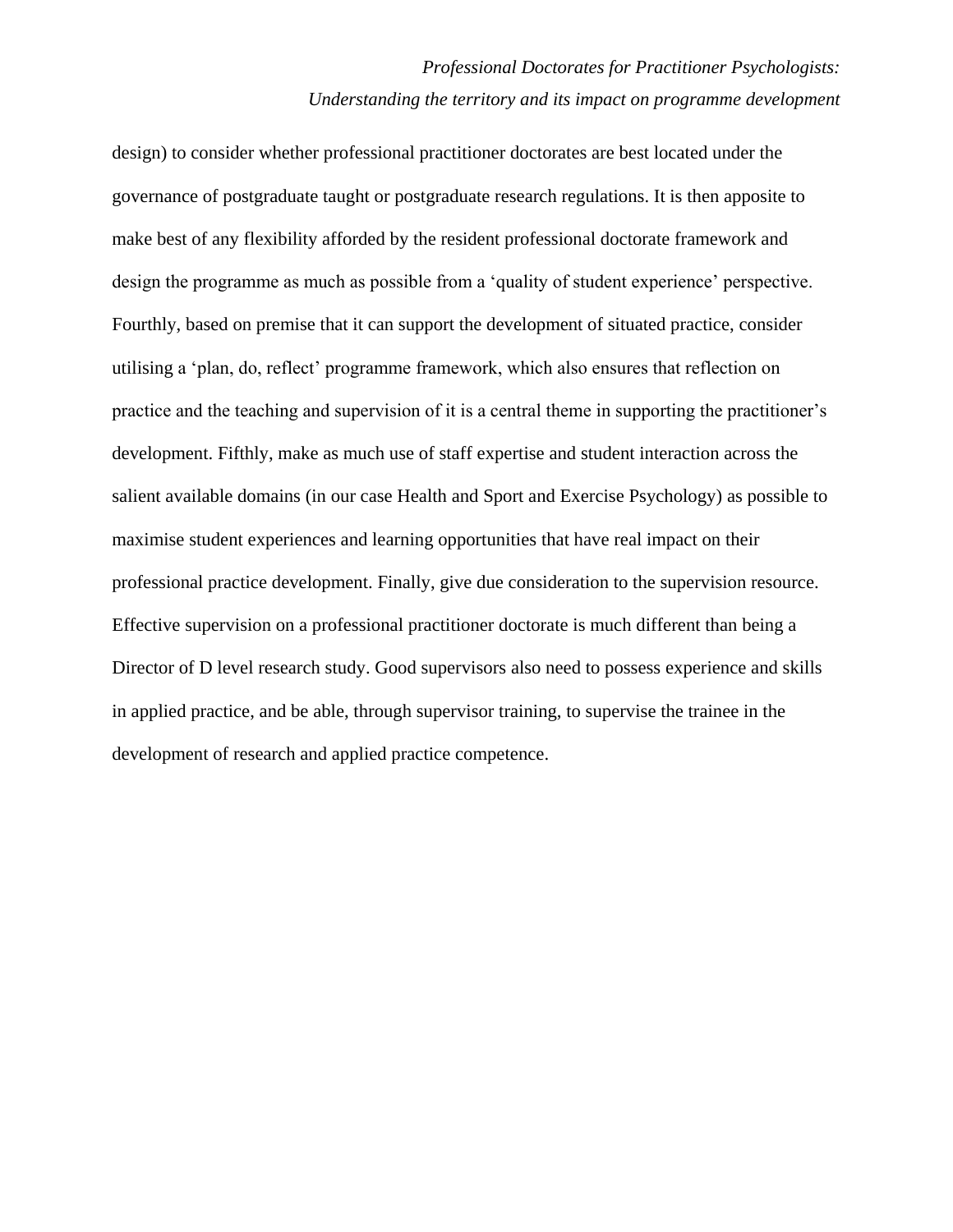#### **References**

Armsby, P., Costley, C., & Cranfield, S. (2017). The design of doctorate curricula for practising professionals. *Studies in Higher Education*, 1-12.

Chandler, C., Eubank, M.R., Nesti, M. & Cable, T. (2014). Personal qualities of effective Sport Psychologists: A Sports Physician Perspective. *Physical Culture and Sport. Studies and Research, 61,* 28-38.

Chandler, C., Eubank, M.R., Nesti, M. & Tod, D. (2016). Personal Qualities of Effective Sport Psychologists: Coping with Organisational Demands in High Performance Sport. *International Journal of Sport and Exercise Psychology. 47*, 297-317.

Costley & Armsby (2007). Research influences on a Professional Doctorate. *Research in Post compulsory Education 12(3),* 343-355.

Costley, C., & Lester, S. (2012). Work-based doctorates: Professional extension at the highest levels. *Studies in Higher Education. 37*, 257-269.

Eubank, M. (2016). Special Issue - Professional Training in Sport and Exercise Psychology. *Sport and Exercise Psychology Review, 12(2)* (ed. M. Eubank)*.* Division of Sport and Exercise Psychology. Leicester. The British Psychological Society.

Eubank, M. (2013a). Evidencing and assessing trainee competence on the Qualification in Sport and Exercise Psychology: The Consultancy Case Study. *Sport and Exercise Psychology Review, 9,* 11-14

Eubank, M. (2013b). Assessing and defending trainee competence on the Qualification in Sport and Exercise Psychology: The Oral Assessment Interview. *Sport and Exercise Psychology Review, 9,* 37.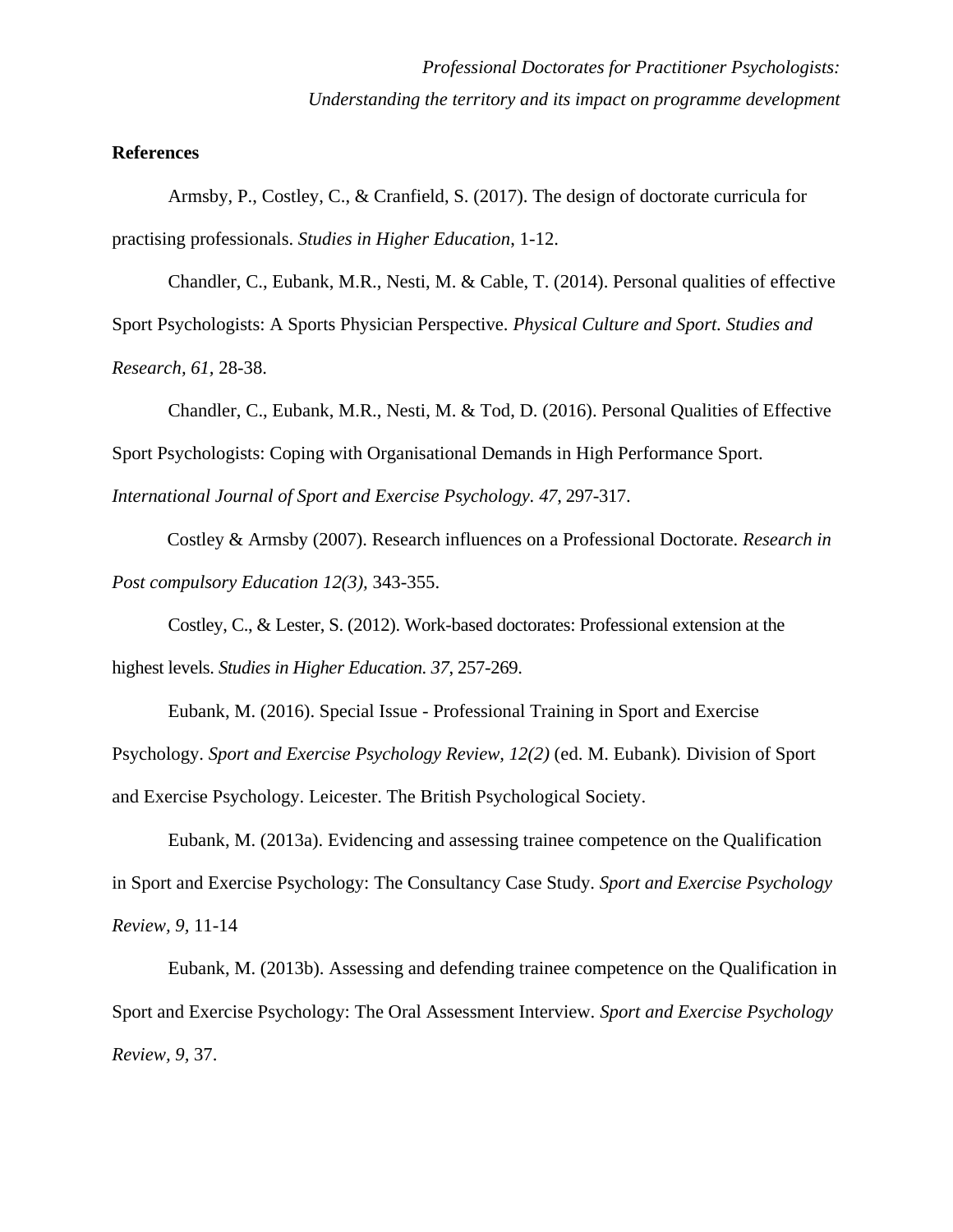Eubank, M. (2013c). Professional training experiences on the Qualification in Sport and Exercise Psychology: A supervisor and candidate perspective. *Sport and Exercise Psychology Review, 9,* 45-60.

Eubank, M. & Hudson, J. (2013). The future of professional training for professional competence. *Sport and Exercise Psychology Review, 9,* 61-65.

Eubank M.R. & Cain, A. (2012). Qualifications Board Update: HCPC Approval and beyond. *Sport and Exercise Psychology Review 8*, 84-88.

Eubank, M.R., Nesti, M. & Cruickshank, A. (2014). Understanding high performance sport environments: Impact for the professional training and supervision of Sport Psychologists. *Sport and Exercise Psychology Review*, *10,* 30-36.

Fenge, L. (2009). [Professional Doctorates—A better route for researching professionals?](http://www.tandfonline.com/doi/abs/10.1080/02615470701865733) *[Social Work Education,](http://www.tandfonline.com/toc/cswe20/28/2) 28,* 165-176.

Fletcher, D. & Maher, J. (2014). Professional competence in Sport Psychology:

Clarifying some misunderstandings and making future progress, *Journal of Sport Psychology in Action, 5,* 175-185.

Forshaw, M.J. (2006a). The BPS Stage II Qualification in Health Psychology: Being a Superviso**r**. *Health Psychology Update*, *15* (2), 7-9.

Forshaw, M.J. (2006b). The BPS Stage II Qualification in Health Psychology: Being a Health Psychologist in Training.*Health Psychology Update, 15* (3), 10-12*.*

Forshaw, M.J. (2011). Ten Years of Training: The British Psychology Society Stage 2 Qualification in Health Psychology. *Health Psychology Update*, 20(3).

Forshaw, M.J. & Sheffield, D. (2012). *Health Psychology in Action*. John Wiley & Sons.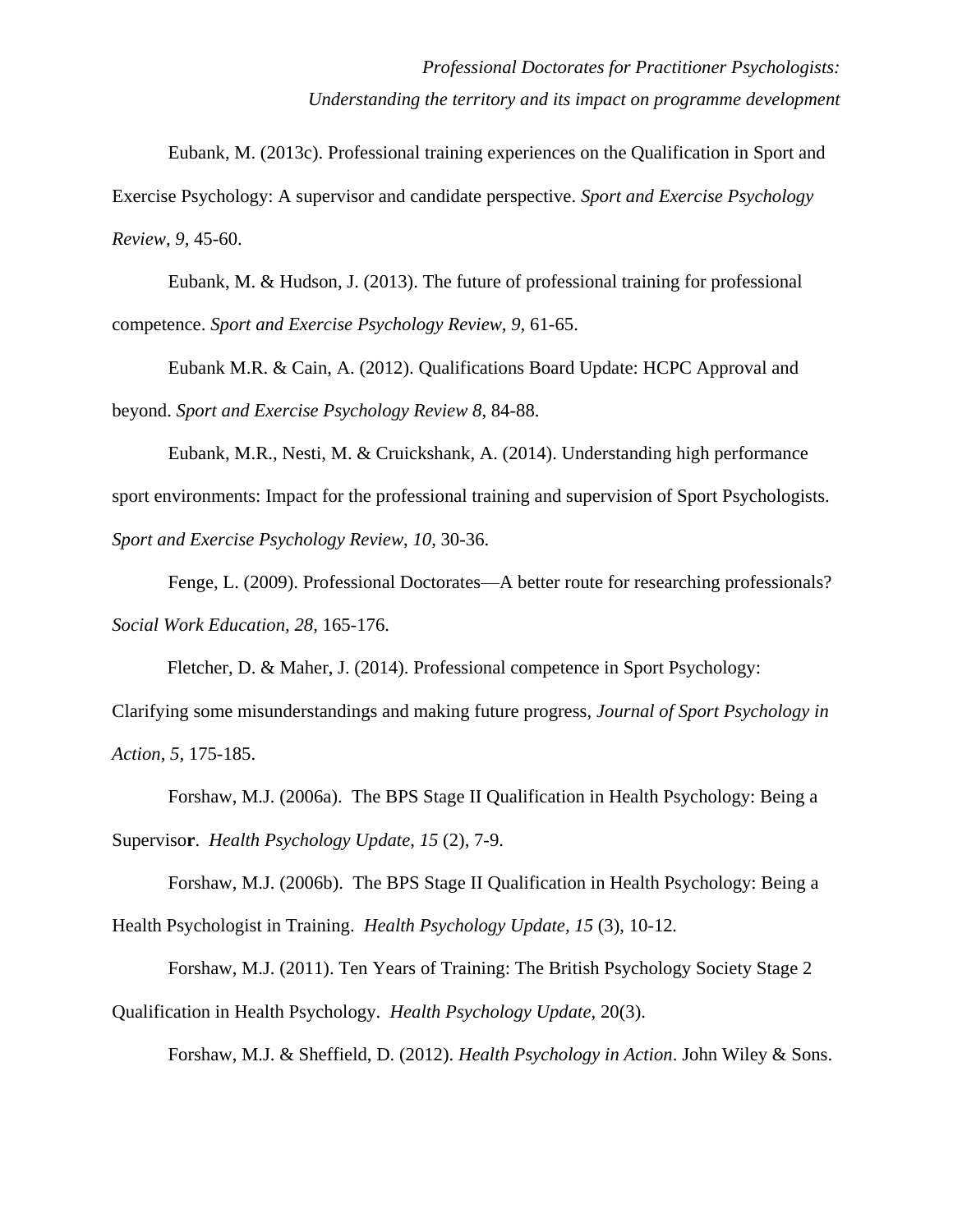Hutter, R. I., Oldenhof-Veldman, T., & Oudejans, R. R. D. (2015). What trainee sport psychologists want to learn in supervision. *Psychology of Sport and Exercise, 16*, 101-109.

Hutter, R. I., Pijpers, J. R., & Oudejans, R. R. D. (2016). Assessing competencies of trainee sport psychologists: An examination of the 'structured case presentation' assessment method. *Psychology of Sport and Exercise, 23*, 21-30.

Keegan, R. (2015). *Being a Sport Psychologist*. London, UK: Palgrave Macmillan.

[Knowles, Z. Gilbourne, D., Cropley, B. & Dugdill,](http://bookshop.blackwell.co.uk/jsp/a/Zoe_Knowles_David_Gilbourne_Brendan_Cropley_Lindsey_Dugdill) L. (2014). *Reflective Practice in the Sport and Exercise Sciences: Contemporary Issues*. London. Taylor and Francis Ltd.

La Belle, T. J. (2004). Credential inflation and the professional doctorate in California higher education. Retrieved from *http://www.cshe.berkeley.edu/credential-inflation-andprofessional-doctorate-california-higher-education-0*.

Lafferty, M. & Eubank, M. (2013). Getting started and assessing trainee progression on the Qualification in Sport and Exercise Psychology. *Sport and Exercise Psychology Review, 9,* 5- 10.

Lunt, I. (2002). Professional doctorates in education. *Escalate* Available online at: www.escalate.ac.uk

McCormick, A., & Meijen, C. (2015). A lesson learned in time: Advice shared by experienced sport psychologists. *Sport & Exercise Psychology Review, 11*, 43-54.

McEwan, H. E., & Tod, D. (2014). Learning Experiences Contributing to Service-Delivery Competence in Applied Psychologists: Lessons for Sport Psychologists. *Journal of Applied Sport Psychology*, 1-15.

Neumann, R. (2005). [Doctoral differences: Professional doctorates and PhDs compared.](http://www.tandfonline.com/doi/abs/10.1080/13600800500120027) *[Journal of Higher Education Policy and Management,](http://www.tandfonline.com/toc/cjhe20/27/2) 27,* 173-188.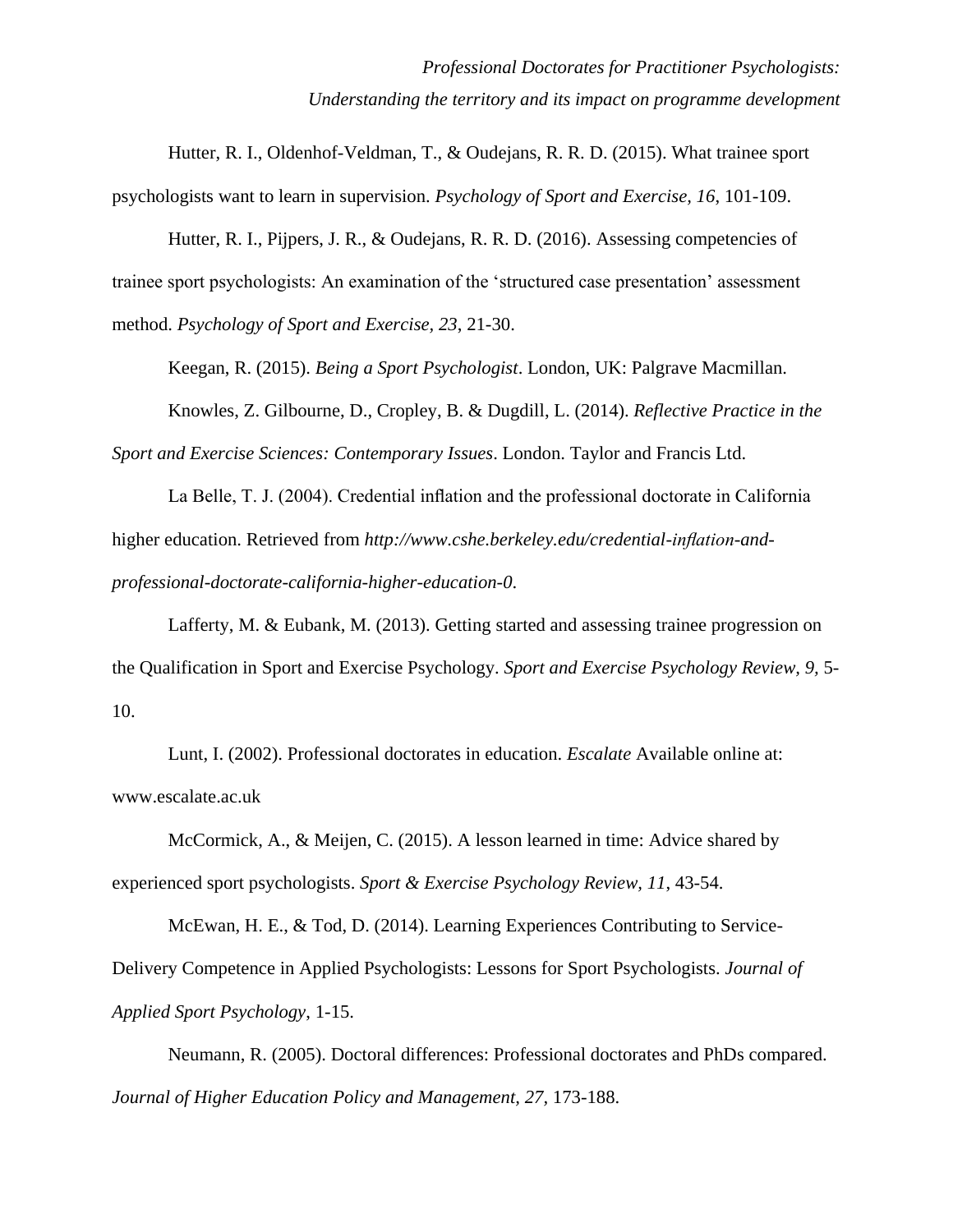Newson, L. & Forshaw, M. (2009). Health Psychologists in the NHS. *Health Psychology Update, 18 (2),* 30-33*.*

Owton, H., Bond, K., & Tod, D. (2014). "It's my dream to work with Olympic athletes": Neophyte sport psychologists' expectations and initial experiences regarding service delivery. *Journal of Applied Sport Psychology, 26*, 241-256.

QAA characteristics statement - doctoral degree (2015). *The Quality Assurance Agency for Higher Education*. Gloucester, UK.

Tod, D. (2007). The long and winding road: Professional development in sport psychology. *Sport Psychologist, 21*, 94-108. 271.

Tod, D. (2010). Training and professional development in applied sport psychology. In S. J. Hanrahan & M. B. Andersen (Eds.), *Routledge handbook of applied sport psychology* (pp. 21-

30). Oxon, UK: Routledge.

Tod, D., Andersen, M. B., & Marchant, D. B. (2009). A longitudinal examination of neophyte applied sport psychologists' development. *Journal of Applied Sport Psychology, 21*, 1- 16.

Tod, D., Andersen, M. B., & Marchant, D. B. (2011). Six years up: Applied sport psychologists surviving (and thriving) after graduation. *Journal of Applied Sport Psychology, 23*, 93-109.

Tod, D., & Bond, K. (2010). A longitudinal examination of a British neophyte sport psychologist's development. *The Sport Psychologist, 24*, 35-51.

Tod, D. Hutter, V. & Eubank, M.R. (2017). [Professional Development for Sport](http://www.sciencedirect.com/science/article/pii/S2352250X16301610)  [Psychology Practice.](http://www.sciencedirect.com/science/article/pii/S2352250X16301610) *Current Opinion in Psychology, 16*, 134-137.